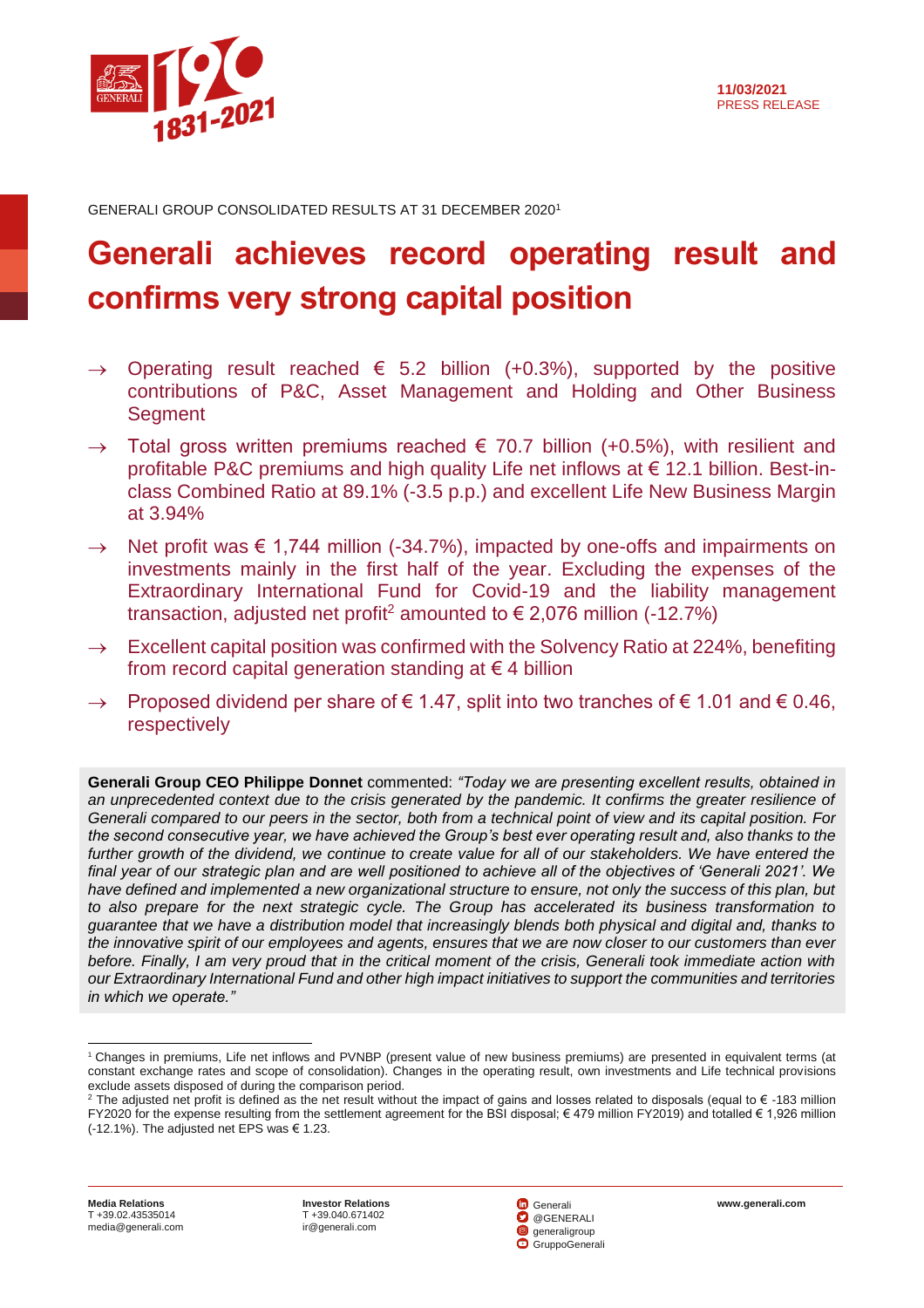

## EXECUTIVE SUMMARY

#### **Key Figures**

|                                                                                  | FY 2020 | FY 2019 | Change      |
|----------------------------------------------------------------------------------|---------|---------|-------------|
| Gross written premiums (€ mln)                                                   | 70,704  | 69,785  | 0.5%        |
| Consolidated operating result ( $\epsilon$ mln)                                  | 5,208   | 5,192   | 0.3%        |
| Life operating result                                                            | 2,627   | 3,129   | $-16.1%$    |
| P&C operating result                                                             | 2,456   | 2,057   | 19.4%       |
| Asset Management operating result                                                | 546     | 425     | 28.5%       |
| Holding and other businesses operating result                                    | 130     | 8       | n.m.        |
| Consolidation adjustments                                                        | (551)   | (427)   | 29.0%       |
| <b>New Business Margin (% PVNBP)</b>                                             | 3.94%   | 3.89%   | $0.06$ p.p. |
| <b>Combined Ratio (%)</b>                                                        | 89.1%   | 92.6%   | $-3.5$ p.p. |
| Net result ( $\notin$ mln)                                                       | 1,744   | 2,670   | $-34.7%$    |
| Adjusted net result <sup>(1)</sup> , net of Covid-19 Fund and LM expenses        | 2,076   | 2,379   | $-12.7%$    |
| Adjusted EPS <sup>(1)</sup> ( $\epsilon$ ), net of Covid-19 Fund and LM expenses | 1.32    | 1.52    | $-12.8%$    |
| <b>RoE</b> (%)                                                                   | 7.7%    | 12.4%   | $-4.7$ p.p. |
| Dividend per share $(\epsilon)^{(2)}$                                            | 1.47    | 0.50    | $+0.97$     |
| Shareholders' equity (€ mln)                                                     | 30,029  | 28,360  | 5.9%        |
| Solvency II Ratio (%)                                                            | 224.0%  | 224.0%  | 0 p.p.      |

(1) Adjusted for impact of gains and losses related to disposals.

l

(2) The dividend per share proposed for the 2020 financial year is € 1.47, split into two tranches of € 1.01 and € 0.46, respectively. The first tranche, payable as from 26 May 2021, represents the ordinary pay-out from 2020 earnings. The second tranche, instead, related to the second part of the 2019 retained<br>dividend, will be payable as from 20 October 2021: such second tranche w impeding supervisory provisions or recommendations in force at that time. Regarding 2019, the dividend per share reported is related to the first tranche paid in May 2020.

Milan – At a meeting chaired by Gabriele Galateri di Genola, the Assicurazioni Generali Board of Directors approved the consolidated financial statements and the Parent Company's draft financial statements for the year 2020.

The Group's **operating result** was, for the second consecutive year, its best-ever performance, reaching € 5,208 million (€ 5,192 million FY2019). The impact of Covid-19 on the operating result was estimated at € - 123 million $3$ .

The growth of the operating result from the P&C and Asset Management segments, also thanks to the contribution of recent acquisitions, and the Holding and other activities more than compensated for the lower contribution of the Life segment, which was mainly due to the continued acceleration of provisions for guarantees to policyholders in Switzerland.

<sup>&</sup>lt;sup>3</sup> Please refer to the 'Disclosure on the quantitative impacts of Covid-19 on the Group' section in the Annual Integrated Report and Consolidated Financial Statements 2020 for more information on the methodology used to determine quantitative impacts.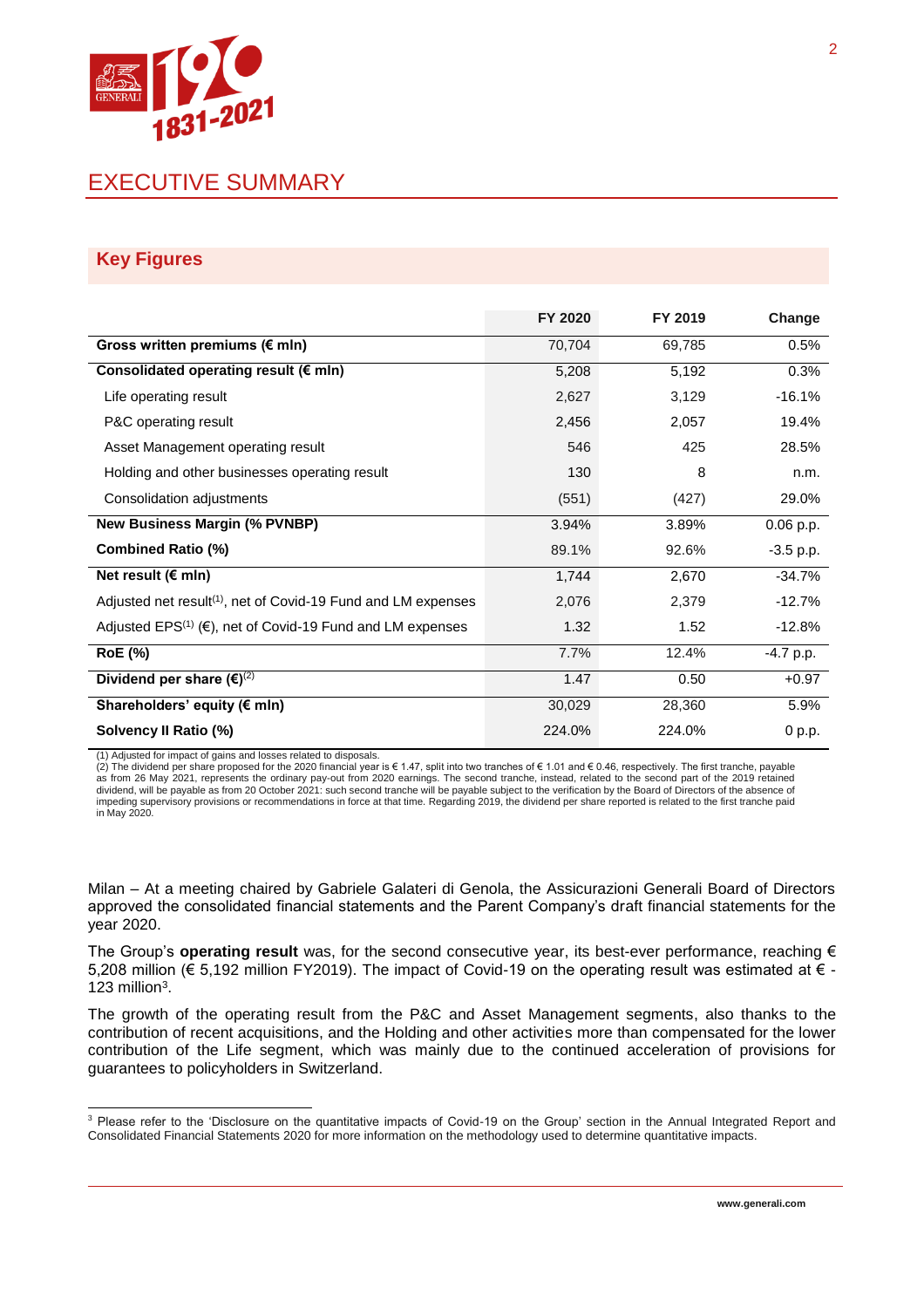

The **Life** and **P&C segments** confirmed excellent technical profitability, demonstrated by the New Business Margin at 3.94% (+0.06 p.p.) and the improvement of the Combined Ratio to 89.1% (-3.5 p.p.).

The significant increase of the operating result in the **Asset Management** segment was underpinned by the development of the multi-boutique platform and higher performance fees generated by the strong investment performance.

The Group **non-operating result** amounted to € -1,848 million (€ -1,581 million FY2019). It was impacted by impairments on available for sale financial assets resulting from the negative performance of the financial markets, particularly in the first half of the year, as well as  $a \in 93$  million impairment on goodwill related to the Life business in Switzerland. It was also impacted by one-off effects such as the € 100 million cost for the Extraordinary International Fund<sup>4</sup> for Covid-19, the € 94 million expense from the liability management transaction and, in France, the extraordinary obligatory contribution to the healthcare system, requested to the insurance sector, for  $\epsilon$  64 million. The lower incidence of interest expense on financial debt was positive, thanks to the debt optimisation strategy, which continued in 2020.

**Net profit** was € 1,744 million (€ 2,670 million FY2019), impacted by € 332 million deriving from the aforementioned liability management transaction, from the contribution of the Extraordinary International Fund for Covid-19 and from disposals, as well as € 287 million of impairments on investments mainly in the first half of the year. The adjusted net profit<sup>5</sup> amounted to  $\epsilon$  1,926 million (-12.1%). Excluding also the expenses of the Covid-19 fund<sup>6</sup> and the liability management transaction<sup>7</sup>, the adjusted net profit amounted to € 2,076 million (-12.7%).

**Gross written premiums** of the Group amounted to € 70,704 million, a slight increase compared to last year (+0.5%), thanks to the contribution of the Life segment. Premiums in the **P&C segment** remained stable on equivalent terms. In line with the objectives of the 'Generali 2021' strategy, social and environmental products counted for € 16.9 billion of total premiums (+11.2%). **Life net inflows** were confirmed at excellent levels, equal to € 12.1 billion (-10.5%) and concentrated in unit-linked and protection for 93% of the Group's total. **Life Technical Reserves** increased to € 385 billion (+4.2%).

The Group had **Total Assets Under Management** equal to € 664 billion (+5.4%).

The Group **shareholders' equity** amounted to € 30,029 million (+5.9%). The change is mainly due to the result of the period attributable to the Group, the distribution of the dividend and the change in other profits or losses recognised to shareholders' equity (change in AFS reserves).

#### The **RoE** stood at 7.7% (-4.7 p.p.).

The Group confirmed an excellent capital position, with the **Solvency Ratio** stable at 224%. The strong recovery compared to 9M2020 was mainly due to the positive impact deriving from the extension of the internal model for operational risks, the upswing in financial markets and the very positive contribution of normalised capital generation. The latter applies to the whole of 2020 and reached a record level of  $\epsilon$  4 billion.

**Net Holding cash flows** grew to a record level of approximately € 3.7 billion, benefitting from solid remittances from subsidiaries, the successful implementation of capital management initiatives, lower incidence of interest expenses and a number of favourable tax impacts.

 4 In addition, further local initiatives were added in the main countries of operation for a total of € 68 million.

<sup>&</sup>lt;sup>5</sup> The adjusted net profit is defined as the net result without the impact of gains and losses related to disposals.

 $6$  This amount, after taxes, was  $\in$  77 million.

 $7$  This amount, after taxes, was  $\in$  73 million.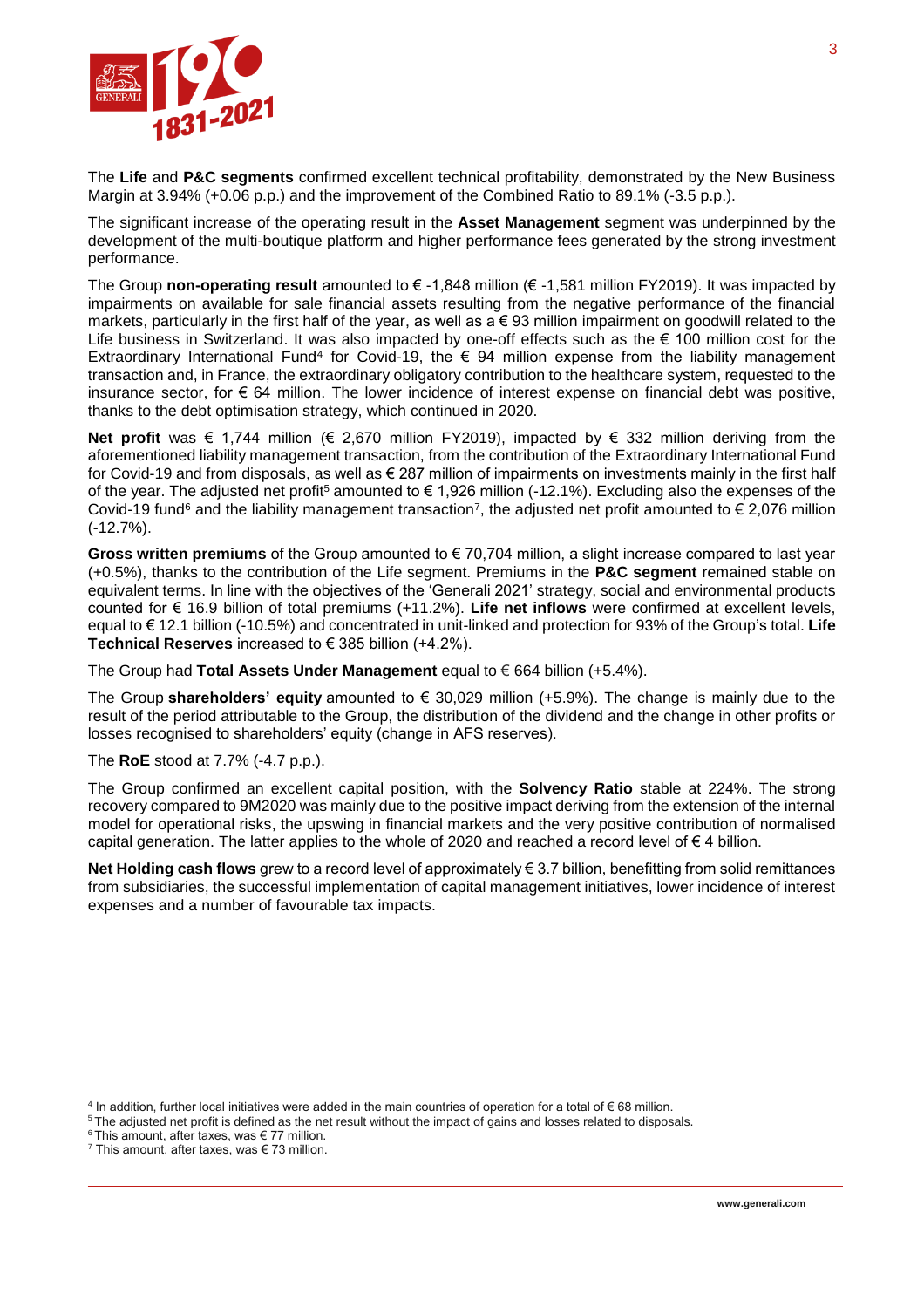

## DIVIDEND PER SHARE

The **dividend per share** that will be proposed at the next Shareholders' Meeting is € 1.47, split into two tranches of € 1.01 and € 0.46, respectively. The first tranche, payable as from 26 May 2021, represents the ordinary pay-out from 2020 earnings: shares will trade ex-dividend as from 24 May 2021, while shareholders will be entitled to receive the dividend on 25 May 2021.

The second tranche, instead, related to the second part of the 2019 retained dividend, will be payable as from 20 October 2021 and the shares will be traded ex-dividend as from 18 October 2021, while shareholders will be entitled to receive the dividend on 19 October 2021: such second tranche will be payable subject to the verification by the Board of Directors of the absence of impeding supervisory provisions or recommendations in force at that time.

The dividend proposal represents a total maximum pay-out of  $\epsilon$  2.315 million.

# LIFE SEGMENT

- High quality Life net inflows equal to  $\in$  12,114 million (-10.5%), 93% of which were concentrated in unitlinked and protection
- New Business Margin was confirmed at an excellent level at 3.94% (+0.06 p.p.) and new business value (NBV) increased to  $\in$  1,856 million (+4.9%)
- The operating result amounted to  $\in$  2,627 million (-16.1%)

#### **Life Key Figures**

l

| euro min                      | FY 2020 | FY 2019 | Change      |
|-------------------------------|---------|---------|-------------|
| <b>VOLUMES</b>                |         |         |             |
| Gross written premiums        | 48,557  | 48,260  | 0.8%        |
| Net inflows                   | 12,114  | 13,632  | $-10.5%$    |
| <b>PVNBP</b>                  | 47,091  | 45,664  | 3.3%        |
| <b>PROFITABILITY</b>          |         |         |             |
| Life operating result         | 2,627   | 3,129   | $-16.1%$    |
| New business value            | 1,856   | 1,777   | 4.9%        |
| New Business Margin (% PVNBP) | 3.94%   | 3.89%   | $0.06$ p.p. |

**Life net inflows** equal to € 12,114 million (-10.5%) were confirmed at excellent levels and are concentrated in unit-linked and protection for 93% of the Group's total. Life technical reserves were up to  $\epsilon$  385 billion (+4.2%).

**Gross written premiums** increased to € 48,557 million (+0.8%). With reference to the business lines, the unitlinked segment continued its positive trend throughout 2020 (+21.7%). Protection also recorded an increase in premiums (+1.6%), reflecting widespread growth in the main countries where the Group operates. Excluding the written premiums of a collective Life pension fund in Italy $^8$ , of approximately  $\in$  1.5 billion, the total premiums of the Group would have recorded a decrease of 2.4%.

<sup>&</sup>lt;sup>8</sup> In June 2020, Generali won the mandate for the management of two investment segments of Cometa, the National Supplementary Pension Fund for workers in the engineering industry, the installation of industrial plants and similar sectors and for employees in the goldsmith and silversmith sector.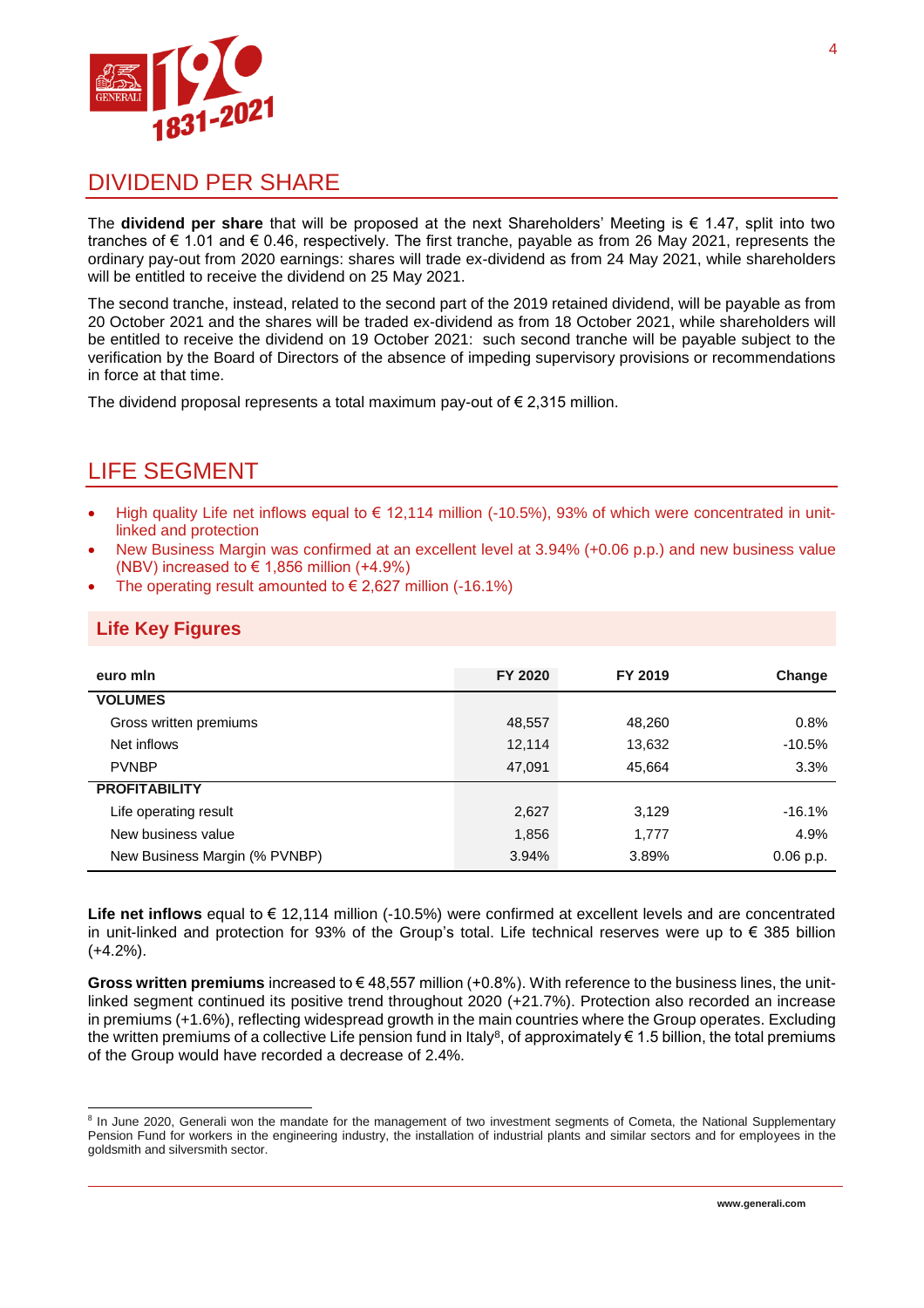

**New business** in terms of **PVNBP** (Present value of new business premiums) amounted to € 47,091 million (+3.3%). Despite the financial context in 2020 characterised by very low interest rates, that were below 2019 levels, the **New Business Margin** was confirmed at an excellent level, reaching 3.94% (+0.06 p.p.) thanks to the rebalancing of the business mix towards the most profitable lines of business and the ongoing recalibration of financial guarantees for savings products.

The **new business value** (**NBV**) was € 1,856 million (€ 1,777 million FY2019), up 4.9%.

The **operating result** of the Life segment amounted to € 2,627 million (€ 3,129 million FY2019). The good performance of the technical margin, net of insurance expenses, was more than offset by the decrease in the net investment result, due to the negative impact of the financial markets and, to a more significant extent, by the continued acceleration of provisions for guarantees to policyholders in Switzerland, reflecting more conservative long-term financial assumptions. The result was affected for a total of € -307 million due to the Covid-19 pandemic (impairments on investments related to the performance of the financial markets and, to a lesser extent, higher claims on health coverage, in particular in France).

# P&C SEGMENT

- Premiums were stable at  $\in$  22,147 million (+0.1%)
- The Combined Ratio was 89.1% (-3.5 p.p.) and confirmed as the best and the least volatile among peers
- Strong growth in the operating result, equal to  $\epsilon$  2,456 million (+19.4%)

#### **P&C Key Figures**

| euro min                          | FY 2020 | FY 2019 | Change      |
|-----------------------------------|---------|---------|-------------|
| <b>VOLUMES</b>                    |         |         |             |
| Gross written premiums, of which: | 22,147  | 21,526  | 0.1%        |
| <b>Primary Motor</b>              | 8,117   | 7,878   | 0.7%        |
| Primary Non Motor                 | 13,116  | 12,672  | 0.2%        |
| <b>PROFITABILITY</b>              |         |         |             |
| Combined Ratio (%)                | 89.1%   | 92.6%   | $-3.5$ p.p. |
| Nat Cat impact (%)                | 1.5%    | 2.0%    | $-0.5$ p.p. |
| P&C operating result              | 2,456   | 2,057   | 19.4%       |

Premiums in the **P&C segment** were stable on equivalent terms at € 22,147 million. The positive trend, which was widespread in the countries where the Group operates, offset the significant contraction of Europ Assistance (-30.2%), which was affected, above all, by the impact of Covid-19 on the travel insurance sector. On a business lines level, the motor line grew by 0.7%, thanks to a particularly positive fourth quarter. The annual development was mainly attributable to the performance in ACEER (+4.2%), France (+1.8%) and Argentina (+27.6%). The non-motor line (+0.2%) reflected widespread growth in various countries, in particular, Italy (+3.3%) and France (+2.3%).

The **operating result** of the P&C segment increased significantly, amounting to  $\epsilon$  2,456 million (+19.4%), benefiting from the improvement of technical profitability and the positive contribution of the new acquisition, Seguradoras Unidas, in Portugal. The decline in the investment result was due to lower current income, which reflected the current condition of market interest rates and lower dividends from equities. The impact of Covid-19 on the operating result of the segment was positive and estimated at € 120 million.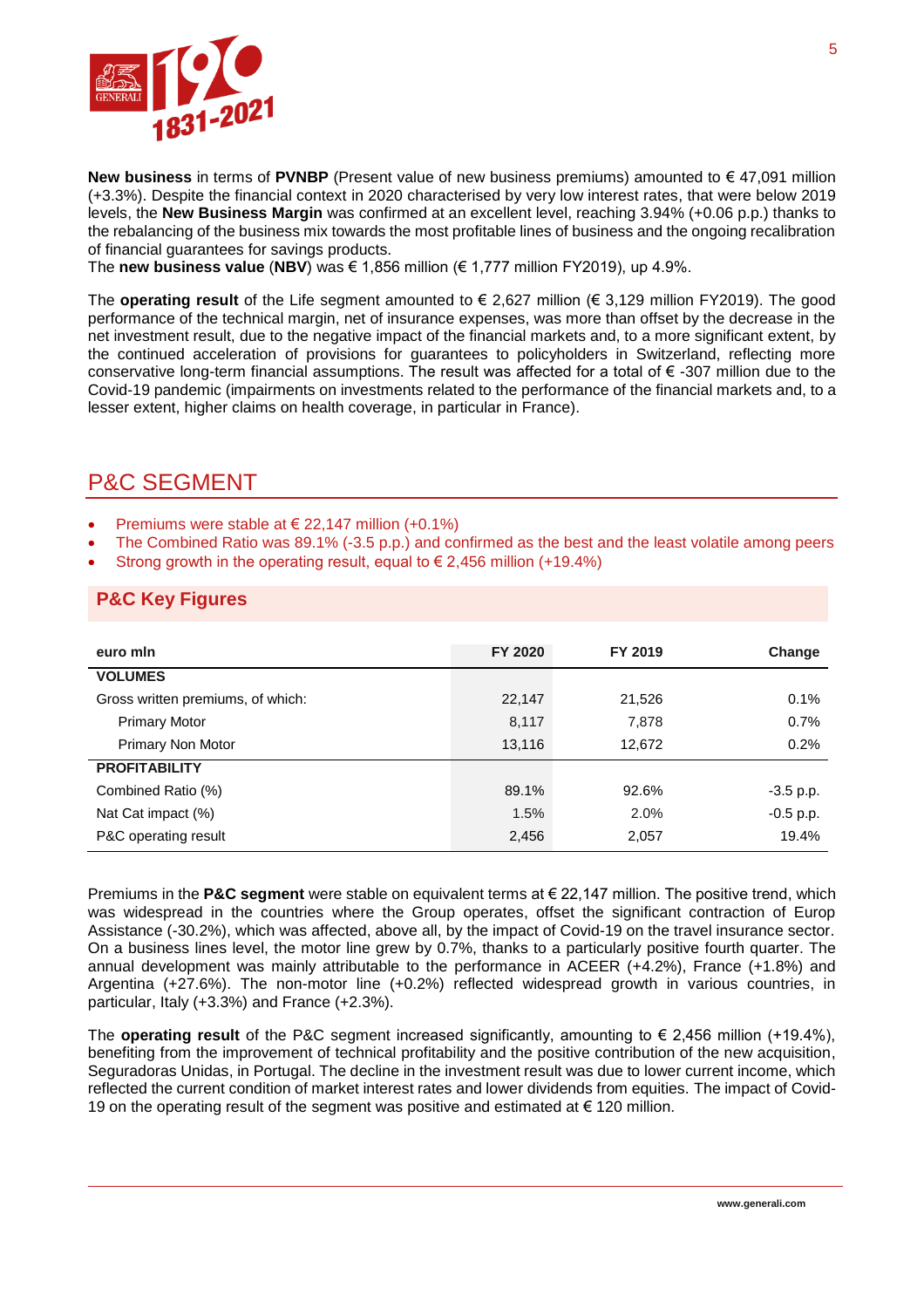

The **Combined Ratio** was 89.1% (-3.5 p.p.) and confirmed as the best and least volatile among peers, thanks to the improvement in the current year attritional loss ratio following also the effects of the lockdown in the main countries of operation of the Group. The impact from natural catastrophe claims was equal to 1.5% (2% FY2019); the impact of large man-made claims increased slightly. The expense ratio also improved, particularly the administration cost ratio.

### ASSET MANAGEMENT SEGMENT

- The operating result of the segment amounted to  $\epsilon$  546 million (+28.5%), underpinned by the development of the multi-boutique platform and higher performance fees generated by the strong investment performance
- The net result of the segment reached  $\epsilon$  386 million (+38%)

#### **Asset Management Key Figures(1)**

| <b>YE 2020</b> | <b>YE 2019</b> | Change    |
|----------------|----------------|-----------|
| 993            | 813            | 22.2%     |
| (447)          | (388)          | 15.3%     |
| 546            | 425            | 28.5%     |
| 386            | 280            | 38.0%     |
| 45%            | 48%            | $-3$ p.p. |
|                |                |           |
|                |                |           |
| 561            | 531            | 5.7%      |
| 104            | 106            | $-1.6%$   |
|                |                |           |

(1) Managerial view.

The **operating result** of the Asset Management segment rose to € 546 million (+28.5%). This performance was largely thanks to increased operating revenues, following the increase in assets under management, the generation of performance fees and to disciplined cost management, as the cost/income ratio decreased to 45%. In particular, performance fees reached € 122 million (€ 11 million FY2019), with an impact net of operating expenses of approximately € 80 million on the operating result.

The **net profit** of the Asset Management segment increased to  $\epsilon$  386 million (+38%).

**Third-party Assets Under Management** amounted to € 104 billion at the end of 2020 (€ 106 billion FY2019), due to negative net inflows of approximatively € 4 billion, partially offset by the market effect on assets under management.

**Total Assets Under Management** reached € 561 billion as of 31 December 2020 (+5.7%).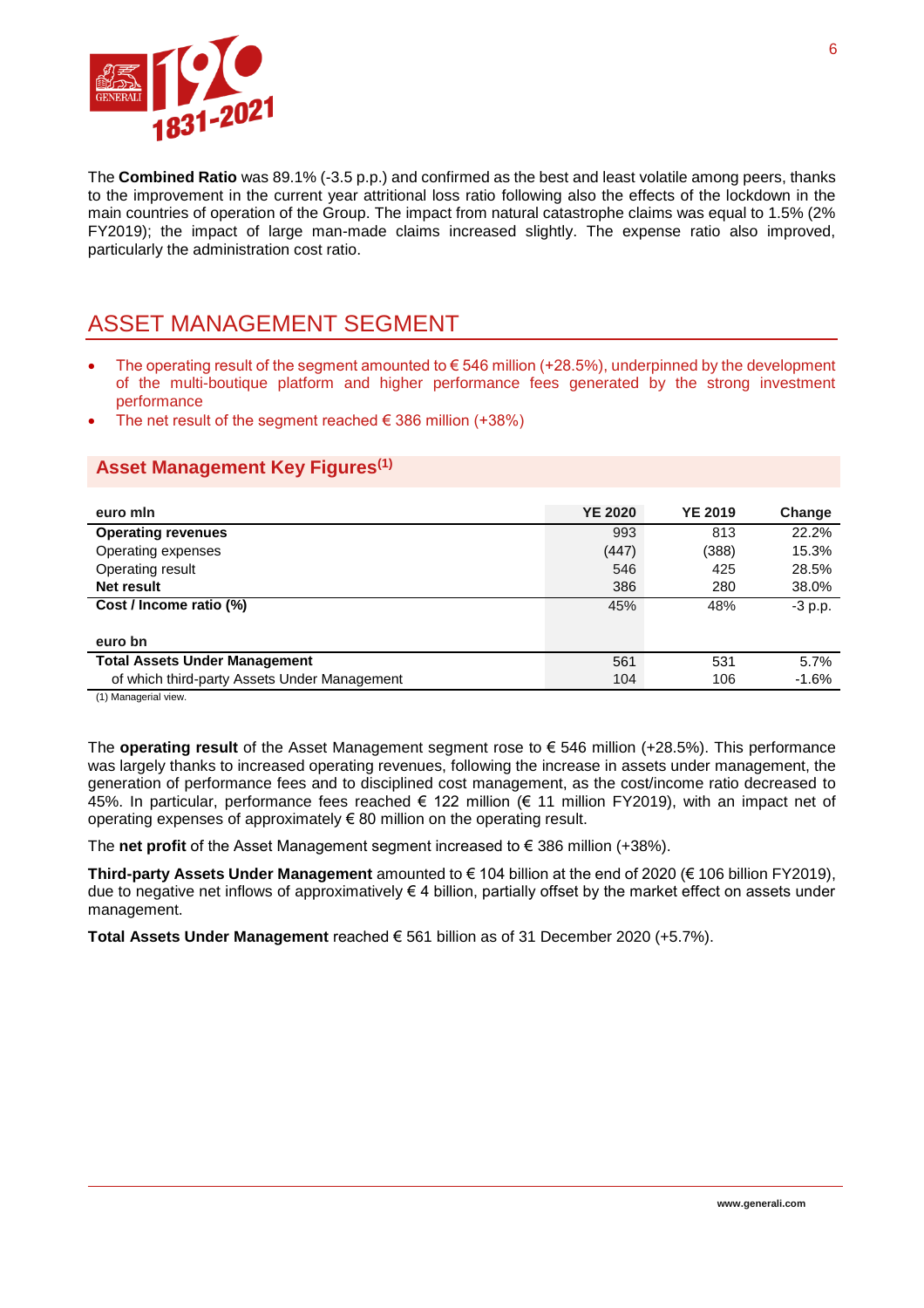

# HOLDING AND OTHER BUSINESSES SEGMENT

- The segment's operating result was  $\epsilon$  130 million
- The positive contribution of Banca Generali and private equity was confirmed

#### **Holding & Other Businesses Key Figures**

| euro min                                               | FY 2020 | FY 2019 | Change  |
|--------------------------------------------------------|---------|---------|---------|
| <b>Holding &amp; Other Businesses operating result</b> | 130     | 8       | n.m.    |
| <b>Financial and Other Businesses</b>                  | 658     | 538     | 22.5%   |
| of which Banca Generali <sup>(1)</sup>                 | 353     | 327     | 7.9%    |
| of which other businesses (2)                          | 305     | 210     | 45.3%   |
| Operating holding expenses                             | (528)   | (529)   | $-0.2%$ |

(1) Banca Generali's operating contribution as per Generali's view.

(2) Including other financial businesses, pure financial holdings, international service activities and any other non-core businesses.

The **operating result** of the Holding and other businesses segment stood was € 130 million (€ 8 million FY2019). In particular, the operating result of the financial and other activities segment grew to € 658 million (€ 538 million FY2019). The increase of 22.5% was driven by the growth of Banca Generali, which increased to € 353 million (€ 327 million FY2019). The contribution from private equity was also positive.

**Net operating Holding expenses** remained stable at € -528 million (€ -529 million FY2019).

# BALANCE SHEET, CASH AND CAPITAL POSITION

- Excellent capital position, with the Solvency Ratio stable at 224%
- Record capital generation stood at € 4 billion
- Record net holding cash flows at € 3.7 billion

#### **Solvency, Capital and Cash Flow**

| euro bn                       | <b>YE 2020</b> | <b>YE 2019</b> | Change            |
|-------------------------------|----------------|----------------|-------------------|
| Solvency II Ratio (%)         | 224%           | 224%           | 0 <sub>p.p.</sub> |
| Normalised capital generation | 4.0            | 3.5            | 16%               |
| <b>Net Holding Cash Flows</b> | 3.7            | 2.1            | 71.5%             |

The **Solvency Ratio** maintained the same level as the previous year at 224%.

The strong recovery compared to 9M2020 (203%) was mainly due to the positive impact deriving from the extension of the internal model for operational risks, the upswing in financial markets (due to the recovery of equity markets and the narrowing of spreads on sovereign bonds), and the very positive contribution of **normalised capital generation** (mainly linked to the P&C segment). The latter applies to the whole of 2020 and reached the record level of  $\epsilon$  4 billion.

On an annual basis, these factors, together with de-risking actions and the liability management transaction, offset the impact of lower interest rates, M&A transactions and the dividend provision, as well as regulatory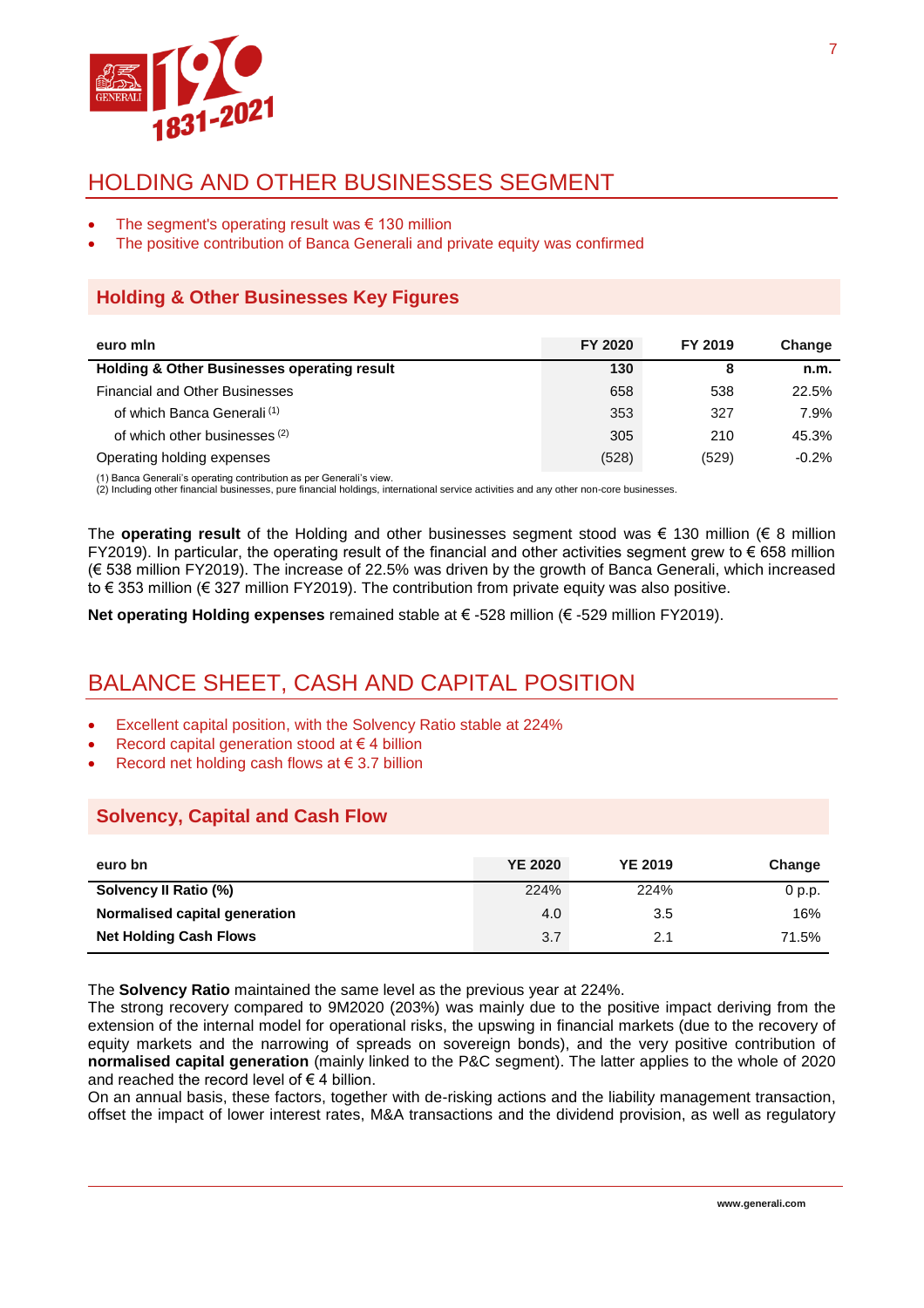

changes of at the beginning of the year, linked to EIOPA's modification of the Ultimate Forward Rate and the treatment of the IRP business in France.

**Net Holding cash flows** grew to a record level of approximately € 3.7 billion, benefitting from solid remittances from subsidiaries, the successful implementation of capital management initiatives, lower incidence of interest expenses and a number of favourable tax impacts.

## GENERALI'S ESG COMMITMENT

Sustainability is an enabler of 'Generali 2021'*,* driving the transformation of the business and the strategy in the long term.

The Group made  $\epsilon$  6 billion of new green and sustainable investments, in the period 2018-2020, exceeding the strategic target of € 4.5 billion by 2021 a year in advance. In 2020, Generali also collected over € 16.9 billion in premiums from social and environmental products, an increase of 11.2% compared to 2019.

Regarding green innovation in financial management, the Group has successfully placed its second green bond for € 600 million and has defined a model for the structuring of Green Insurance Linked Securities.

Generali has reduced its insurance exposure to activities in thermal coal and in oil & gas production, which in 2020 stood at less than 0.1% of P&C premiums. In 2020, Generali has also exceeded its objective<sup>9</sup> to reduce total greenhouse gas emissions, falling -36%.

Generali was confirmed in the Dow Jones Sustainability World and Europe indices and the MSCI ESG Leaders index.

### **OUTLOOK**

l

Despite a scenario that remains highly uncertain, the improving prospects for the distribution and efficacy of vaccines have helped to strengthen investors' prospects for the global economy in 2021.

The insurance sector is likely to benefit from the expected economic recovery in 2021: the demand for Life insurance products, while recovering, will remain lower as households continue to be cautious in terms of both investment and consumption. P&C premiums are expected to return to growth, at higher rates than those prior to the pandemic.

In this context, the Group confirms that it will continue with the strategy of rebalancing the Life portfolio to further strengthen profitability and with a logic of more efficient capital allocation. In P&C, Generali's objective is to maintain the upswing trend of premium income, combined with outstanding profitability in the mature insurance markets in which the Group is present, and at the same time, strengthen its position in high growth potential markets by expanding its presence and offer.

In the course of 2021, with reference to the Asset Management segment, the Group will continue to identify investment opportunities through the expansion of the multi-boutique platform in order to increase its offering in terms of real assets, high conviction and multi-asset strategies for customers and partners.

Leveraging on all these initiatives and in light of the results achieved at the end of 2020, the Group confirms the objective of a 2018-2021 compound annual growth in earnings per share between 6% and 8%. RoE for 2021 is expected to be greater than 11.5%. Generali confirms the 2019-2021 cumulative dividend payment of € 4.5-5 billion, subject to the regulatory context.

<sup>9</sup> Objective to reduce greenhouse gas emissions by 20% linked to the direct activities of the Group, in the period 2013-2020.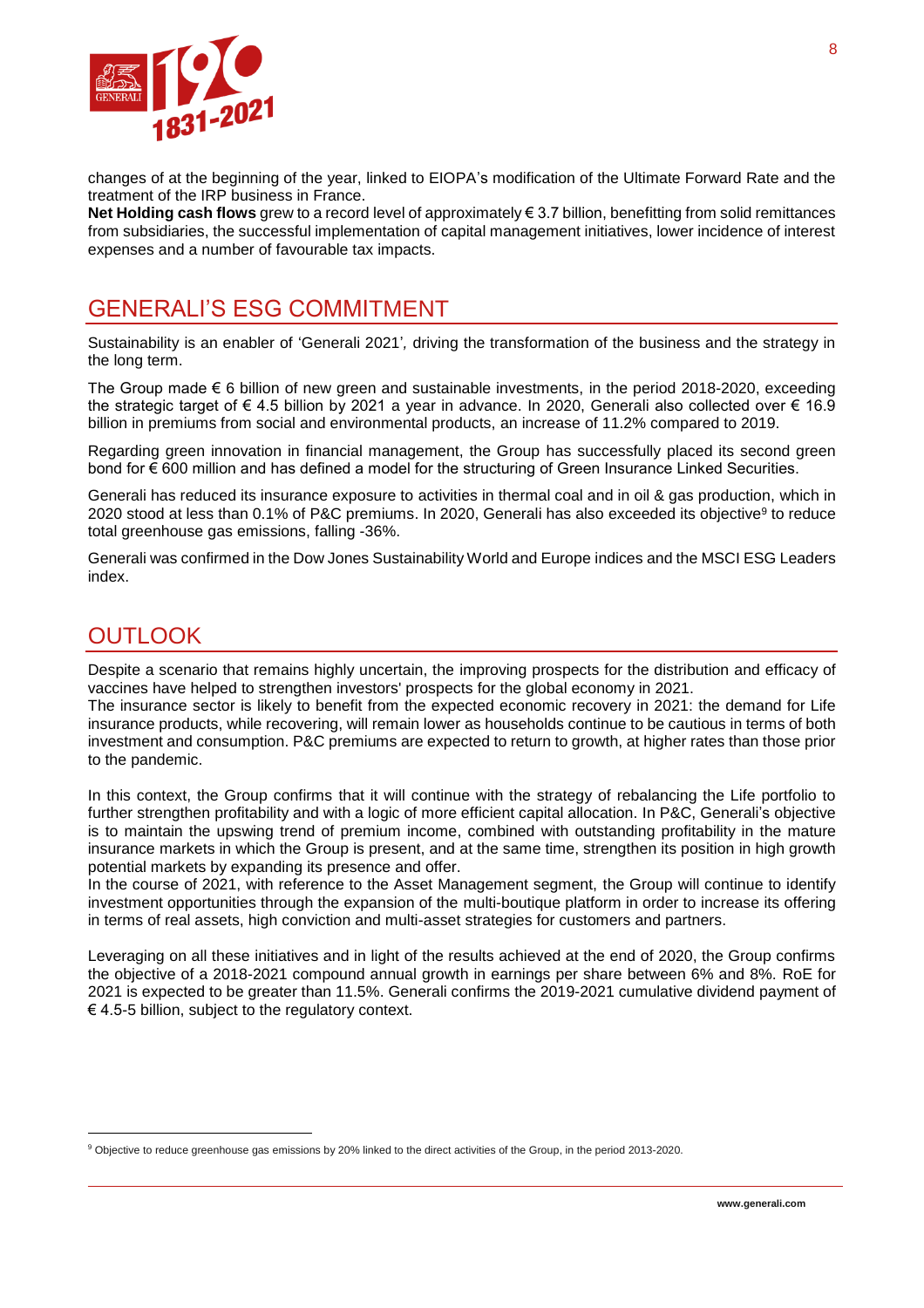

### SHARE CAPITAL INCREASE RESOLUTION IN IMPLEMENTATION OF THE LONG-TERM INCENTIVE PLAN 2018-2020

The Board of Directors also approved a capital increase of € 5,017,194 to implement the "Long-Term Incentive Plan 2018-2020," having ascertained the occurrence of the conditions on which it was based. The execution of the resolution of the Board is subject to the authorisation of the related amendments to the articles of association by IVASS.

# SIGNIFICANT EVENTS OF 2021

Significant events that occurred following the end of the period are available in the 2020 [Annual Integrated](https://www.generali.com/info/download-center/results#2020)  [Report and Consolidated Financial Statements.](https://www.generali.com/info/download-center/results#2020)

\*\*\*

The Report also contains the description of the **alternative performance indicators** and the **Glossary**.

# Q&A SESSION CONFERENCE CALL

The **Group CEO, Philippe Donnet** and the **Group CFO, Cristiano Borean**, will participate to the Q&A session conference call for the financial results of the Generali Group as of 31 December 2020, which will be held on 11 March 2021, at 12.00 pm. CET.

To follow the conference call, in a listen only mode, please dial **+39 02 802 09 27**.

The Manager in charge of preparing the company's financial reports, Cristiano Borean, declares, pursuant to paragraph 2, article 154 bis of the Consolidated Law on Finance, that the accounting information in this press release corresponds to the document results, books and accounting entries.

#### **THE GENERALI GROUP**

**Generali is one of the largest global insurance and asset management providers. Established in 1831, it is present in 50 countries in the world, with a total premium income of € 70.7 billion in 2020. With more than 72,000 employees serving 65.9 million customers, the Group has a leading position in Europe and a growing presence in Asia and Latin America. Commitment to sustainability is one of the enablers of Generali's strategy, inspired by the ambition is to be the life-time partner to its customers, offering innovative and personalized solutions thanks to an unmatched distribution network.**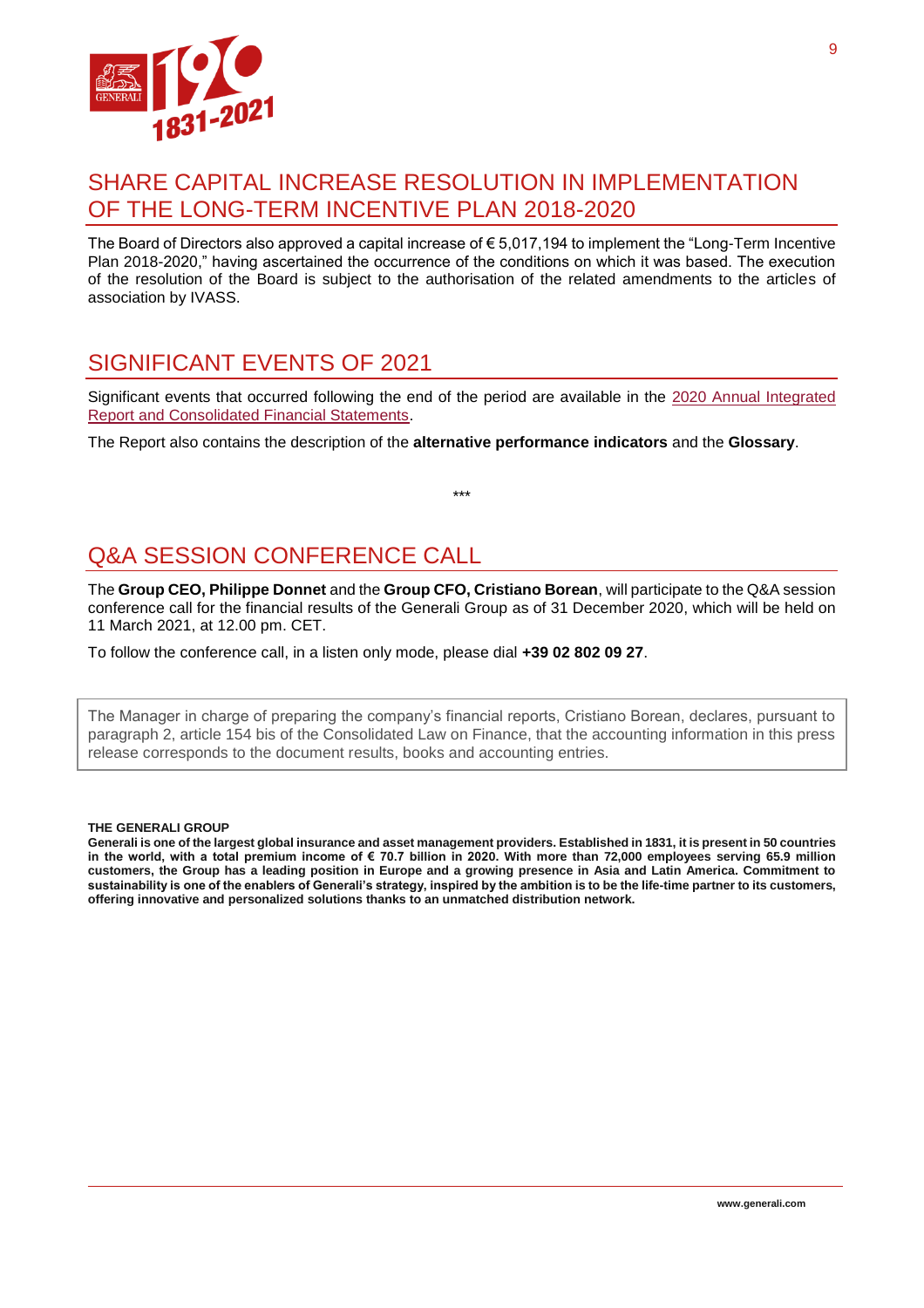

# FURTHER INFORMATION BY SEGMENT

| Life segment                          |       |                  |                          |           |  |  |
|---------------------------------------|-------|------------------|--------------------------|-----------|--|--|
|                                       |       | Operating result |                          | NBV $(*)$ |  |  |
| euro min                              | 2020  | 2019             | 2020                     | 2019      |  |  |
| <b>Operating result</b>               | 2,627 | 3,129            | 1,856                    | 1,777     |  |  |
| Italy                                 | 1.371 | 1.335            | 926                      | 920       |  |  |
| France                                | 565   | 603              | 196                      | 188       |  |  |
| Germany                               | 372   | 406              | 298                      | 261       |  |  |
| Austria, CEE & Russia                 | 289   | 315              | 142                      | 150       |  |  |
| International                         | 79    | 420              | 294                      | 259       |  |  |
| Group Holding and other companies (*) | -48   | 50               | $\overline{\phantom{a}}$ |           |  |  |

(\*) The data relating to Operating result also includes country adjustments.<br>(\*\*) NBV data are presented on historical basis, they include possible assets under disposal and do not isolate the contribution of companies in

| <b>P&amp;C segment</b>                |       |                  |          |       |  |  |  |
|---------------------------------------|-------|------------------|----------|-------|--|--|--|
|                                       |       | Operating result | Combined | Ratio |  |  |  |
| euro min                              | 2020  | 2019             | 2020     | 2019  |  |  |  |
| <b>Operating result</b>               | 2,456 | 2,057            | 89.1%    | 92.6% |  |  |  |
| Italy                                 | 531   | 472              | 88.3%    | 91.9% |  |  |  |
| France                                | 297   | 205              | 92.7%    | 96.8% |  |  |  |
| Germany                               | 592   | 462              | 86.0%    | 89.6% |  |  |  |
| Austria, CEE & Russia                 | 624   | 563              | 83.9%    | 87.1% |  |  |  |
| International                         | 334   | 273              | 94.8%    | 97.3% |  |  |  |
| Group Holding and other companies (*) | 79    | 81               | 91.3%    | 95.1% |  |  |  |
| of which Europ Assistance             | 71    | 113              | 91.0%    | 90.8% |  |  |  |

(\*) The data relating to Operating result also includes country adjustments.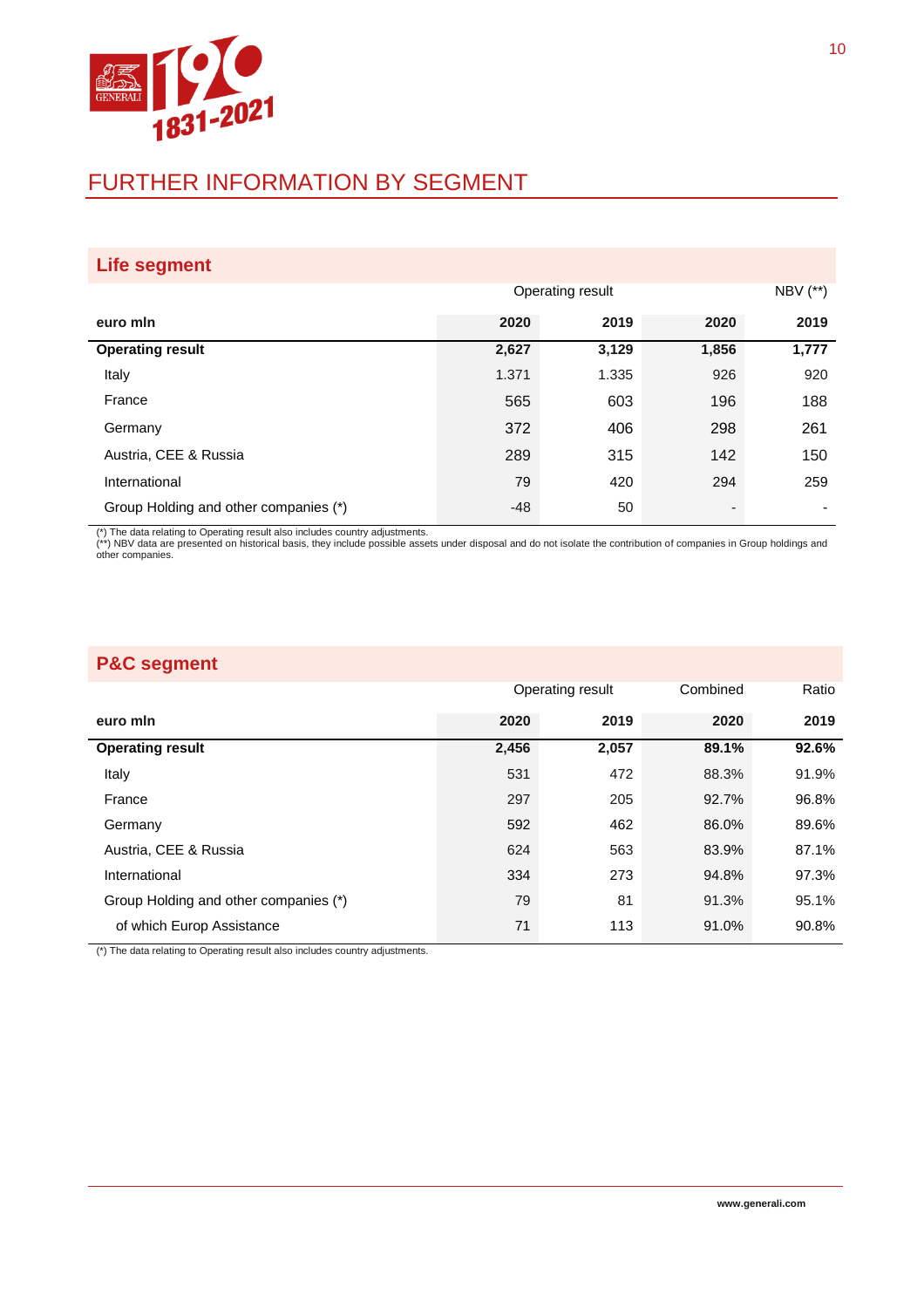

# GROUP'S BALANCE SHEET AND INCOME STATEMENT<sup>10</sup>

#### **Assets**

| $(E \text{ million})$                                                                                             | 31/12/2020     | 31/12/2019 |
|-------------------------------------------------------------------------------------------------------------------|----------------|------------|
| <b>1 INTANGIBLE ASSETS</b>                                                                                        | 9,612          | 9,401      |
| 1.1 Goodwill                                                                                                      | 7,537          | 7,180      |
| 1.2 Other intangible assets                                                                                       | 2,075          | 2,221      |
| <b>2 TANGIBLE ASSETS</b>                                                                                          | 3,804          | 4,183      |
| 2.1 Land and buildings (self used)                                                                                | 2.764          | 2,888      |
| 2.2 Other tangible assets                                                                                         | 1,040          | 1,295      |
| 3 AMOUNTS CEDED TO REINSURERS FROM INSURANCE PROVISIONS                                                           | 5.107          | 4,382      |
| <b>4 INVESTMENTS</b>                                                                                              | 492,522        | 463,929    |
| 4.1 Land and buildings (investment properties)                                                                    | 15,124         | 14,168     |
| 4.2 Investments in subsidiaries, associated companies and joint ventures                                          | 2,107          | 1,365      |
| 4.3 Held to maturity investments                                                                                  | 1,983          | 2,243      |
| 4.4 Loans and receivables                                                                                         | 30,856         | 32,285     |
| 4.5 Available for sale financial assets                                                                           | 337,005        | 318,195    |
| 4.6 Financial assets at fair value through profit or loss                                                         | 105,447        | 95,672     |
| of which financial assets where the investment risk is borne by the policyholders and related<br>to pension funds | 84,914         | 78,475     |
| <b>5 RECEIVABLES</b>                                                                                              | 12,101         | 11,954     |
| 5.1 Receivables arising out of direct insurance operations                                                        | 7.524          | 7,377      |
| 5.2 Receivables arising out of reinsurance operations                                                             | 1,905          | 1,653      |
| 5.3 Other receivables                                                                                             | 2,672          | 2,924      |
| <b>6 OTHER ASSETS</b>                                                                                             | 13,664         | 13,852     |
| 6.1 Non-current assets or disposal groups classified as held for sale                                             | $\overline{0}$ | 0          |
| 6.2 Deferred acquisition costs                                                                                    | 2.117          | 2,121      |
| 6.3 Deferred tax assets                                                                                           | 2,785          | 2,478      |
| 6.4 Tax receivables                                                                                               | 3,291          | 3,146      |
| 6.5 Other assets                                                                                                  | 5,471          | 6,108      |
| 7 CASH AND CASH EQUIVALENTS                                                                                       | 7,900          | 6,874      |
| <b>TOTAL ASSETS</b>                                                                                               | 544,710        | 514,574    |

l <sup>10</sup> With regard to the financial statements envisaged by law, note that the statutory audit on the data has not been completed. The Group will publish the final version of the Annual Integrated Report and Consolidated Financial Statements 2020 in accordance with prevailing law, also including the Board of Statutory Auditors' Report and Independent Auditor's Reports.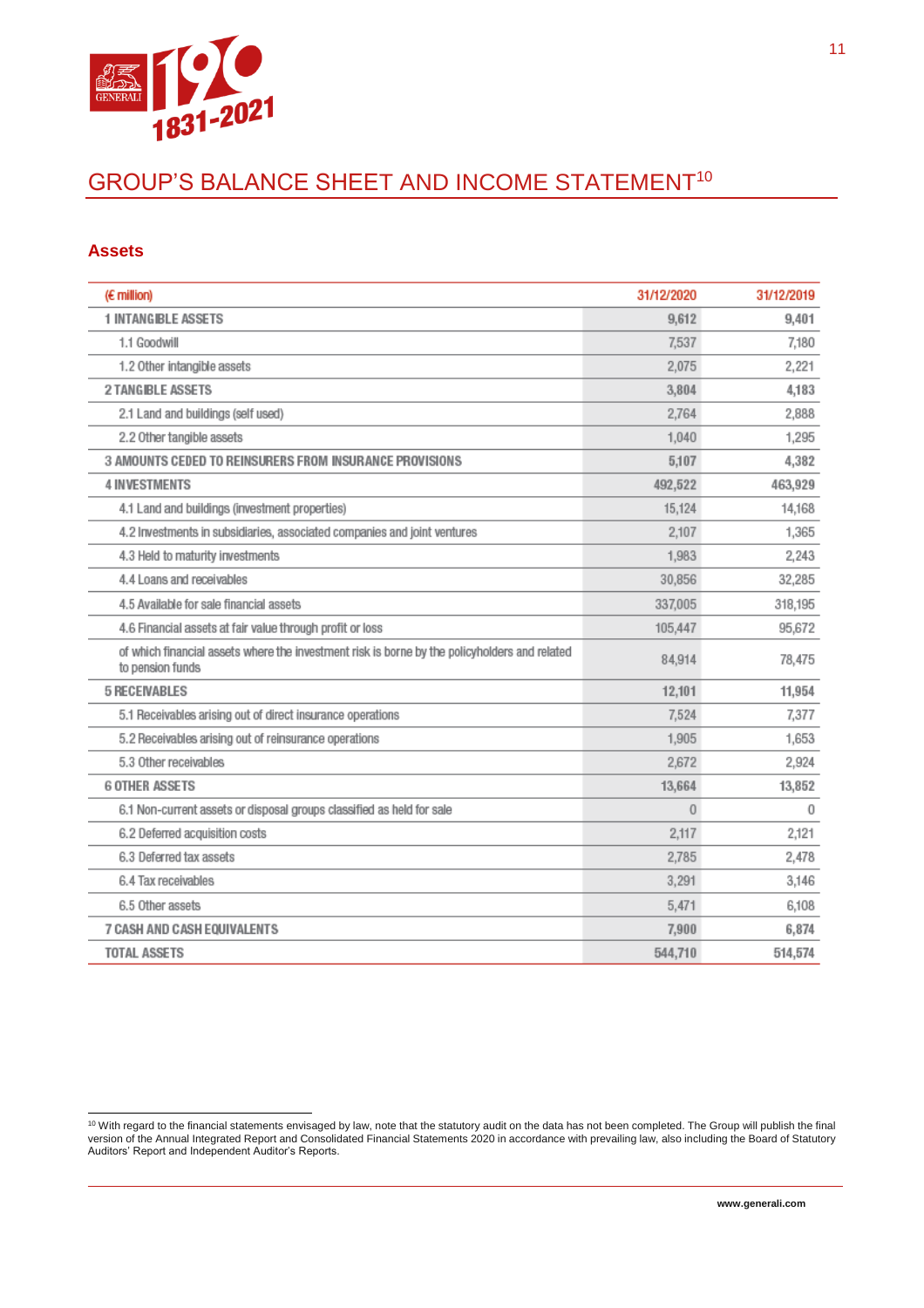

#### **Equity and liabilities**

| (E million)                                                                                                                        | 31/12/2020     | 31/12/2019 |
|------------------------------------------------------------------------------------------------------------------------------------|----------------|------------|
| <b>1 SHAREHOLDERS' EQUITY</b>                                                                                                      | 31,794         | 29,851     |
| 1.1 Shareholders' equity attributable to the Group                                                                                 | 30,029         | 28,360     |
| 1.1.1 Share capital                                                                                                                | 1,576          | 1,570      |
| 1.1.2 Other equity instruments                                                                                                     | $\Omega$       | 0          |
| 1.1.3 Capital reserves                                                                                                             | 7,107          | 7,107      |
| 1.1.4 Revenue reserves and other reserves                                                                                          | 12,848         | 10,831     |
| 1.1.5 (Own shares)                                                                                                                 | $-80$          | -7         |
| 1.1.6 Reserve for currency translation differences                                                                                 | $-549$         | -28        |
| 1.1.7 Reserve for unrealized gains and losses on available for sale financial assets                                               | 8,764          | 7,458      |
| 1.1.8 Reserve for other unrealized gains and losses through equity                                                                 | $-1,379$       | $-1,240$   |
| 1.1.9 Result of the period attributable to the Group                                                                               | 1,744          | 2,670      |
| 1.2 Shareholders' equity attributable to minority interests                                                                        | 1,765          | 1,491      |
| 1.2.1 Share capital and reserves                                                                                                   | 1,295          | 1.114      |
| 1.2.2 Reserve for unrealized gains and losses through equity                                                                       | 181            | 108        |
| 1.2.3 Result of the period attributable to minority interests                                                                      | 289            | 269        |
| <b>2 OTHER PROVISIONS</b>                                                                                                          | 1,772          | 1,736      |
| <b>3 INSURANCE PROVISIONS</b>                                                                                                      | 442,330        | 419,213    |
| of which insurance provisions for policies where the investment risk is borne by the<br>policyholders and related to pension funds | 80,370         | 75,407     |
| <b>4 FINANCIAL LIABILITIES</b>                                                                                                     | 44,068         | 40,904     |
| 4.1 Financial liabilities at fair value through profit or loss                                                                     | 7.198          | 4,983      |
| of which financial liabilities where the investment risk is borne by the policyholders and<br>related to pension funds             | 5,281          | 3,532      |
| 4.2 Other financial liabilities                                                                                                    | 36,871         | 35,921     |
| of which subordinated liabilities                                                                                                  | 7,681          | 7,717      |
| <b>5 PAYABLES</b>                                                                                                                  | 13,184         | 11,178     |
| 5.1 Payables arising out of direct insurance operations                                                                            | 5,080          | 4,240      |
| 5.2 Payables arising out of reinsurance operations                                                                                 | 1,254          | 697        |
| 5.3 Other payables                                                                                                                 | 6,851          | 6,241      |
| <b>6 OTHER LIABILITIES</b>                                                                                                         | 11,561         | 11,693     |
| 6.1 Liabilities directly associated with non-current assets and disposal groups classified as<br>held for sale                     | $\overline{0}$ | 0          |
| 6.2 Deferred tax liabilities                                                                                                       | 3,871          | 3,174      |
| 6.3 Tax payables                                                                                                                   | 1,768          | 2,012      |
| 6.4 Other liabilities                                                                                                              | 5,921          | 6,508      |
| TOTAL SHAREHOLDERS' EQUITY AND LIABILITIES                                                                                         | 544,710        | 514,574    |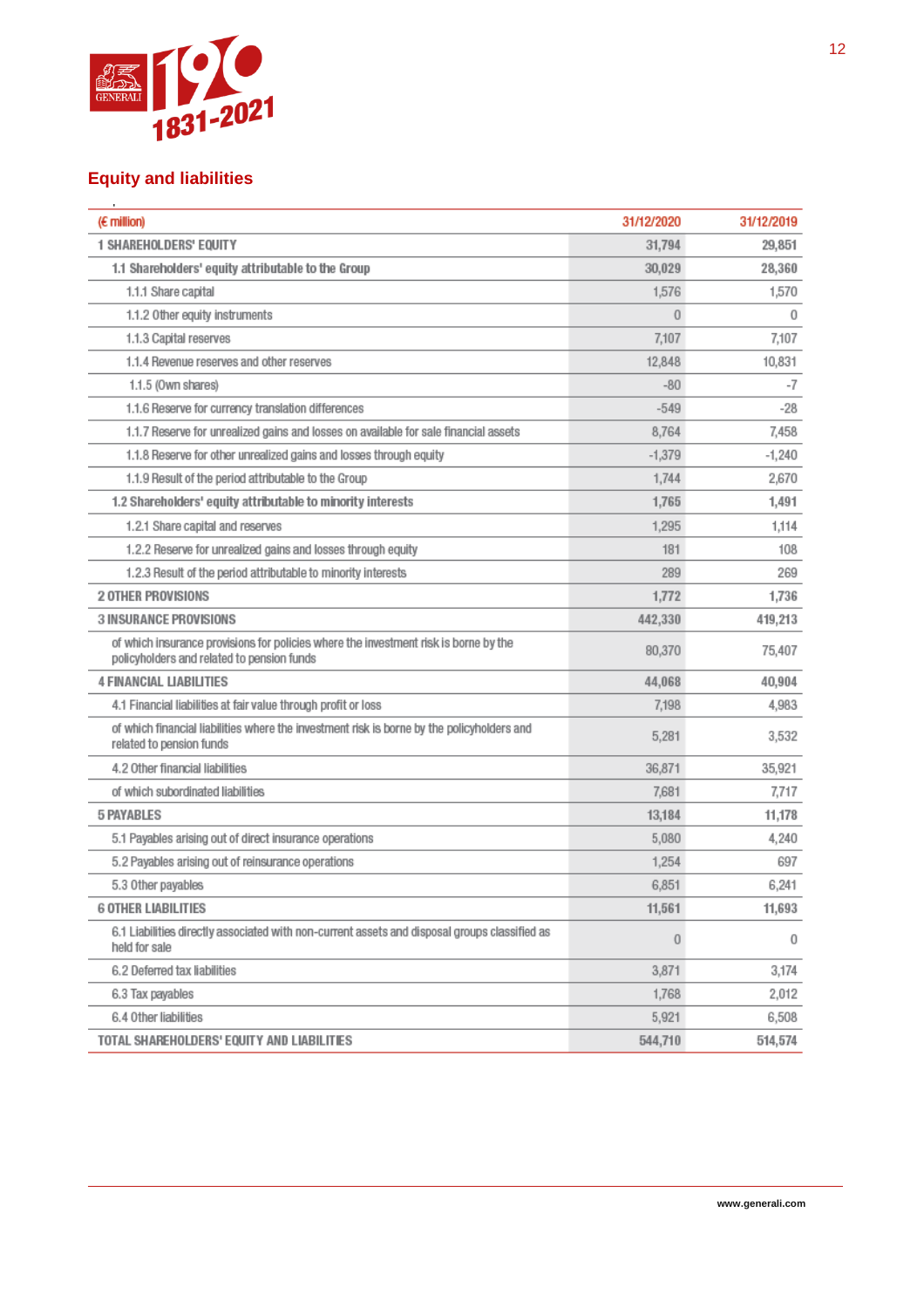

#### **Income Statement**

| 64,468<br>66,239<br>1.1 Net earned premiums<br>68,137<br>1.1.1 Gross earned premiums<br>67,393<br>$-2,926$<br>$-1,898$<br>1.1.2 Earned premiums ceded<br>1,354<br>1.2 Fee and commission income and income from financial service activities<br>1,504<br>1.3 Net income from financial instruments at fair value through profit or loss<br>1,778<br>10,177<br>of which net income from financial instruments where the investment risk is borne by the<br>1,614<br>9,748<br>policyholders and related to pension funds<br>143<br>1.4 Income from subsidiaries, associated companies and joint ventures<br>148<br>13,679<br>1.5 Income from other financial instruments and land and buildings (investment properties)<br>13,566<br>7,713<br>1.5.1 Interest income<br>8,149<br>1.5.2 Other income<br>2,458<br>2,624<br>1.5.3 Realized gains<br>3,378<br>2,672<br>1.5.4 Unrealized gains and reversal of impairment losses<br>129<br>121<br>3,670<br>3,151<br>1.6 Other income<br>1 TOTAL INCOME<br>85,242<br>94,635<br>2.1 Net insurance benefits and claims<br>$-60,011$<br>$-71,062$<br>$-72,321$<br>2.1.1 Claims paid and change in insurance provisions<br>$-62,056$<br>2.1.2 Reinsurers' share<br>2,045<br>1,259<br>2.2 Fee and commission expenses and expenses from financial service activities<br>$-677$<br>$-650$<br>2.3 Expenses from subsidiaries, associated companies and joint ventures<br>$-102$<br>$-60$<br>$-3,887$<br>$-3,265$<br>(2.4 Expenses from other financial instruments and land and buildings (investment properties<br>$-837$<br>$-1,024$<br>2.4.1 Interest expense<br>2.4.2 Other expenses<br>$-411$<br>$-416$<br>2.4.3 Realized losses<br>$-1,083$<br>$-1,458$<br>$-742$<br>2.4.4 Unrealized losses and impairment losses<br>$-1,181$<br>2.5 Acquisition and administration costs<br>$-11,643$<br>$-11,551$<br>$-8,734$<br>2.5.1 Commissions and other acquisition costs<br>$-8,587$<br>$-167$<br>$-230$<br>2.5.2 Investment management expenses<br>2.5.3 Other administration costs<br>$-2,742$<br>$-2,735$<br>$-5,534$<br>$-4,459$<br>2.6 Other expenses<br><b>2 TOTAL EXPENSES</b><br>$-81,852$<br>$-91,048$<br><b>EARNINGS BEFORE TAXES</b><br>3,390<br>3,587<br>3 Income taxes<br>$-1,175$<br>$-1,122$<br><b>EARNINGS AFTER TAXES</b><br>2,215<br>2,465<br><b>4 RESULT OF DISCONTINUED OPERATIONS</b><br>$-183$<br>475<br>CONSOLIDATED RESULT OF THE PERIOD<br>2,032<br>2,939<br>2,670<br>Result of the period attributable to the Group<br>1,744<br>289<br>Result of the period attributable to minority interests<br>269<br>EARNINGS PER SHARE:<br>Earnings per share (in €)<br>1.11<br>1.70<br>From continuing operation<br>1.23<br>1.40<br>Diluted earnings per share (in €)<br>1.09<br>1,68<br>From continuing operation<br>1.21<br>1.38 | (E million) | 31/12/2020 | 31/12/2019 |
|-----------------------------------------------------------------------------------------------------------------------------------------------------------------------------------------------------------------------------------------------------------------------------------------------------------------------------------------------------------------------------------------------------------------------------------------------------------------------------------------------------------------------------------------------------------------------------------------------------------------------------------------------------------------------------------------------------------------------------------------------------------------------------------------------------------------------------------------------------------------------------------------------------------------------------------------------------------------------------------------------------------------------------------------------------------------------------------------------------------------------------------------------------------------------------------------------------------------------------------------------------------------------------------------------------------------------------------------------------------------------------------------------------------------------------------------------------------------------------------------------------------------------------------------------------------------------------------------------------------------------------------------------------------------------------------------------------------------------------------------------------------------------------------------------------------------------------------------------------------------------------------------------------------------------------------------------------------------------------------------------------------------------------------------------------------------------------------------------------------------------------------------------------------------------------------------------------------------------------------------------------------------------------------------------------------------------------------------------------------------------------------------------------------------------------------------------------------------------------------------------------------------------------------------------------------------------------------------------------------------------------------------------------------------------------------------------------------------------------------------------------------------------------------|-------------|------------|------------|
|                                                                                                                                                                                                                                                                                                                                                                                                                                                                                                                                                                                                                                                                                                                                                                                                                                                                                                                                                                                                                                                                                                                                                                                                                                                                                                                                                                                                                                                                                                                                                                                                                                                                                                                                                                                                                                                                                                                                                                                                                                                                                                                                                                                                                                                                                                                                                                                                                                                                                                                                                                                                                                                                                                                                                                                   |             |            |            |
|                                                                                                                                                                                                                                                                                                                                                                                                                                                                                                                                                                                                                                                                                                                                                                                                                                                                                                                                                                                                                                                                                                                                                                                                                                                                                                                                                                                                                                                                                                                                                                                                                                                                                                                                                                                                                                                                                                                                                                                                                                                                                                                                                                                                                                                                                                                                                                                                                                                                                                                                                                                                                                                                                                                                                                                   |             |            |            |
|                                                                                                                                                                                                                                                                                                                                                                                                                                                                                                                                                                                                                                                                                                                                                                                                                                                                                                                                                                                                                                                                                                                                                                                                                                                                                                                                                                                                                                                                                                                                                                                                                                                                                                                                                                                                                                                                                                                                                                                                                                                                                                                                                                                                                                                                                                                                                                                                                                                                                                                                                                                                                                                                                                                                                                                   |             |            |            |
|                                                                                                                                                                                                                                                                                                                                                                                                                                                                                                                                                                                                                                                                                                                                                                                                                                                                                                                                                                                                                                                                                                                                                                                                                                                                                                                                                                                                                                                                                                                                                                                                                                                                                                                                                                                                                                                                                                                                                                                                                                                                                                                                                                                                                                                                                                                                                                                                                                                                                                                                                                                                                                                                                                                                                                                   |             |            |            |
|                                                                                                                                                                                                                                                                                                                                                                                                                                                                                                                                                                                                                                                                                                                                                                                                                                                                                                                                                                                                                                                                                                                                                                                                                                                                                                                                                                                                                                                                                                                                                                                                                                                                                                                                                                                                                                                                                                                                                                                                                                                                                                                                                                                                                                                                                                                                                                                                                                                                                                                                                                                                                                                                                                                                                                                   |             |            |            |
|                                                                                                                                                                                                                                                                                                                                                                                                                                                                                                                                                                                                                                                                                                                                                                                                                                                                                                                                                                                                                                                                                                                                                                                                                                                                                                                                                                                                                                                                                                                                                                                                                                                                                                                                                                                                                                                                                                                                                                                                                                                                                                                                                                                                                                                                                                                                                                                                                                                                                                                                                                                                                                                                                                                                                                                   |             |            |            |
|                                                                                                                                                                                                                                                                                                                                                                                                                                                                                                                                                                                                                                                                                                                                                                                                                                                                                                                                                                                                                                                                                                                                                                                                                                                                                                                                                                                                                                                                                                                                                                                                                                                                                                                                                                                                                                                                                                                                                                                                                                                                                                                                                                                                                                                                                                                                                                                                                                                                                                                                                                                                                                                                                                                                                                                   |             |            |            |
|                                                                                                                                                                                                                                                                                                                                                                                                                                                                                                                                                                                                                                                                                                                                                                                                                                                                                                                                                                                                                                                                                                                                                                                                                                                                                                                                                                                                                                                                                                                                                                                                                                                                                                                                                                                                                                                                                                                                                                                                                                                                                                                                                                                                                                                                                                                                                                                                                                                                                                                                                                                                                                                                                                                                                                                   |             |            |            |
|                                                                                                                                                                                                                                                                                                                                                                                                                                                                                                                                                                                                                                                                                                                                                                                                                                                                                                                                                                                                                                                                                                                                                                                                                                                                                                                                                                                                                                                                                                                                                                                                                                                                                                                                                                                                                                                                                                                                                                                                                                                                                                                                                                                                                                                                                                                                                                                                                                                                                                                                                                                                                                                                                                                                                                                   |             |            |            |
|                                                                                                                                                                                                                                                                                                                                                                                                                                                                                                                                                                                                                                                                                                                                                                                                                                                                                                                                                                                                                                                                                                                                                                                                                                                                                                                                                                                                                                                                                                                                                                                                                                                                                                                                                                                                                                                                                                                                                                                                                                                                                                                                                                                                                                                                                                                                                                                                                                                                                                                                                                                                                                                                                                                                                                                   |             |            |            |
|                                                                                                                                                                                                                                                                                                                                                                                                                                                                                                                                                                                                                                                                                                                                                                                                                                                                                                                                                                                                                                                                                                                                                                                                                                                                                                                                                                                                                                                                                                                                                                                                                                                                                                                                                                                                                                                                                                                                                                                                                                                                                                                                                                                                                                                                                                                                                                                                                                                                                                                                                                                                                                                                                                                                                                                   |             |            |            |
|                                                                                                                                                                                                                                                                                                                                                                                                                                                                                                                                                                                                                                                                                                                                                                                                                                                                                                                                                                                                                                                                                                                                                                                                                                                                                                                                                                                                                                                                                                                                                                                                                                                                                                                                                                                                                                                                                                                                                                                                                                                                                                                                                                                                                                                                                                                                                                                                                                                                                                                                                                                                                                                                                                                                                                                   |             |            |            |
|                                                                                                                                                                                                                                                                                                                                                                                                                                                                                                                                                                                                                                                                                                                                                                                                                                                                                                                                                                                                                                                                                                                                                                                                                                                                                                                                                                                                                                                                                                                                                                                                                                                                                                                                                                                                                                                                                                                                                                                                                                                                                                                                                                                                                                                                                                                                                                                                                                                                                                                                                                                                                                                                                                                                                                                   |             |            |            |
|                                                                                                                                                                                                                                                                                                                                                                                                                                                                                                                                                                                                                                                                                                                                                                                                                                                                                                                                                                                                                                                                                                                                                                                                                                                                                                                                                                                                                                                                                                                                                                                                                                                                                                                                                                                                                                                                                                                                                                                                                                                                                                                                                                                                                                                                                                                                                                                                                                                                                                                                                                                                                                                                                                                                                                                   |             |            |            |
|                                                                                                                                                                                                                                                                                                                                                                                                                                                                                                                                                                                                                                                                                                                                                                                                                                                                                                                                                                                                                                                                                                                                                                                                                                                                                                                                                                                                                                                                                                                                                                                                                                                                                                                                                                                                                                                                                                                                                                                                                                                                                                                                                                                                                                                                                                                                                                                                                                                                                                                                                                                                                                                                                                                                                                                   |             |            |            |
|                                                                                                                                                                                                                                                                                                                                                                                                                                                                                                                                                                                                                                                                                                                                                                                                                                                                                                                                                                                                                                                                                                                                                                                                                                                                                                                                                                                                                                                                                                                                                                                                                                                                                                                                                                                                                                                                                                                                                                                                                                                                                                                                                                                                                                                                                                                                                                                                                                                                                                                                                                                                                                                                                                                                                                                   |             |            |            |
|                                                                                                                                                                                                                                                                                                                                                                                                                                                                                                                                                                                                                                                                                                                                                                                                                                                                                                                                                                                                                                                                                                                                                                                                                                                                                                                                                                                                                                                                                                                                                                                                                                                                                                                                                                                                                                                                                                                                                                                                                                                                                                                                                                                                                                                                                                                                                                                                                                                                                                                                                                                                                                                                                                                                                                                   |             |            |            |
|                                                                                                                                                                                                                                                                                                                                                                                                                                                                                                                                                                                                                                                                                                                                                                                                                                                                                                                                                                                                                                                                                                                                                                                                                                                                                                                                                                                                                                                                                                                                                                                                                                                                                                                                                                                                                                                                                                                                                                                                                                                                                                                                                                                                                                                                                                                                                                                                                                                                                                                                                                                                                                                                                                                                                                                   |             |            |            |
|                                                                                                                                                                                                                                                                                                                                                                                                                                                                                                                                                                                                                                                                                                                                                                                                                                                                                                                                                                                                                                                                                                                                                                                                                                                                                                                                                                                                                                                                                                                                                                                                                                                                                                                                                                                                                                                                                                                                                                                                                                                                                                                                                                                                                                                                                                                                                                                                                                                                                                                                                                                                                                                                                                                                                                                   |             |            |            |
|                                                                                                                                                                                                                                                                                                                                                                                                                                                                                                                                                                                                                                                                                                                                                                                                                                                                                                                                                                                                                                                                                                                                                                                                                                                                                                                                                                                                                                                                                                                                                                                                                                                                                                                                                                                                                                                                                                                                                                                                                                                                                                                                                                                                                                                                                                                                                                                                                                                                                                                                                                                                                                                                                                                                                                                   |             |            |            |
|                                                                                                                                                                                                                                                                                                                                                                                                                                                                                                                                                                                                                                                                                                                                                                                                                                                                                                                                                                                                                                                                                                                                                                                                                                                                                                                                                                                                                                                                                                                                                                                                                                                                                                                                                                                                                                                                                                                                                                                                                                                                                                                                                                                                                                                                                                                                                                                                                                                                                                                                                                                                                                                                                                                                                                                   |             |            |            |
|                                                                                                                                                                                                                                                                                                                                                                                                                                                                                                                                                                                                                                                                                                                                                                                                                                                                                                                                                                                                                                                                                                                                                                                                                                                                                                                                                                                                                                                                                                                                                                                                                                                                                                                                                                                                                                                                                                                                                                                                                                                                                                                                                                                                                                                                                                                                                                                                                                                                                                                                                                                                                                                                                                                                                                                   |             |            |            |
|                                                                                                                                                                                                                                                                                                                                                                                                                                                                                                                                                                                                                                                                                                                                                                                                                                                                                                                                                                                                                                                                                                                                                                                                                                                                                                                                                                                                                                                                                                                                                                                                                                                                                                                                                                                                                                                                                                                                                                                                                                                                                                                                                                                                                                                                                                                                                                                                                                                                                                                                                                                                                                                                                                                                                                                   |             |            |            |
|                                                                                                                                                                                                                                                                                                                                                                                                                                                                                                                                                                                                                                                                                                                                                                                                                                                                                                                                                                                                                                                                                                                                                                                                                                                                                                                                                                                                                                                                                                                                                                                                                                                                                                                                                                                                                                                                                                                                                                                                                                                                                                                                                                                                                                                                                                                                                                                                                                                                                                                                                                                                                                                                                                                                                                                   |             |            |            |
|                                                                                                                                                                                                                                                                                                                                                                                                                                                                                                                                                                                                                                                                                                                                                                                                                                                                                                                                                                                                                                                                                                                                                                                                                                                                                                                                                                                                                                                                                                                                                                                                                                                                                                                                                                                                                                                                                                                                                                                                                                                                                                                                                                                                                                                                                                                                                                                                                                                                                                                                                                                                                                                                                                                                                                                   |             |            |            |
|                                                                                                                                                                                                                                                                                                                                                                                                                                                                                                                                                                                                                                                                                                                                                                                                                                                                                                                                                                                                                                                                                                                                                                                                                                                                                                                                                                                                                                                                                                                                                                                                                                                                                                                                                                                                                                                                                                                                                                                                                                                                                                                                                                                                                                                                                                                                                                                                                                                                                                                                                                                                                                                                                                                                                                                   |             |            |            |
|                                                                                                                                                                                                                                                                                                                                                                                                                                                                                                                                                                                                                                                                                                                                                                                                                                                                                                                                                                                                                                                                                                                                                                                                                                                                                                                                                                                                                                                                                                                                                                                                                                                                                                                                                                                                                                                                                                                                                                                                                                                                                                                                                                                                                                                                                                                                                                                                                                                                                                                                                                                                                                                                                                                                                                                   |             |            |            |
|                                                                                                                                                                                                                                                                                                                                                                                                                                                                                                                                                                                                                                                                                                                                                                                                                                                                                                                                                                                                                                                                                                                                                                                                                                                                                                                                                                                                                                                                                                                                                                                                                                                                                                                                                                                                                                                                                                                                                                                                                                                                                                                                                                                                                                                                                                                                                                                                                                                                                                                                                                                                                                                                                                                                                                                   |             |            |            |
|                                                                                                                                                                                                                                                                                                                                                                                                                                                                                                                                                                                                                                                                                                                                                                                                                                                                                                                                                                                                                                                                                                                                                                                                                                                                                                                                                                                                                                                                                                                                                                                                                                                                                                                                                                                                                                                                                                                                                                                                                                                                                                                                                                                                                                                                                                                                                                                                                                                                                                                                                                                                                                                                                                                                                                                   |             |            |            |
|                                                                                                                                                                                                                                                                                                                                                                                                                                                                                                                                                                                                                                                                                                                                                                                                                                                                                                                                                                                                                                                                                                                                                                                                                                                                                                                                                                                                                                                                                                                                                                                                                                                                                                                                                                                                                                                                                                                                                                                                                                                                                                                                                                                                                                                                                                                                                                                                                                                                                                                                                                                                                                                                                                                                                                                   |             |            |            |
|                                                                                                                                                                                                                                                                                                                                                                                                                                                                                                                                                                                                                                                                                                                                                                                                                                                                                                                                                                                                                                                                                                                                                                                                                                                                                                                                                                                                                                                                                                                                                                                                                                                                                                                                                                                                                                                                                                                                                                                                                                                                                                                                                                                                                                                                                                                                                                                                                                                                                                                                                                                                                                                                                                                                                                                   |             |            |            |
|                                                                                                                                                                                                                                                                                                                                                                                                                                                                                                                                                                                                                                                                                                                                                                                                                                                                                                                                                                                                                                                                                                                                                                                                                                                                                                                                                                                                                                                                                                                                                                                                                                                                                                                                                                                                                                                                                                                                                                                                                                                                                                                                                                                                                                                                                                                                                                                                                                                                                                                                                                                                                                                                                                                                                                                   |             |            |            |
|                                                                                                                                                                                                                                                                                                                                                                                                                                                                                                                                                                                                                                                                                                                                                                                                                                                                                                                                                                                                                                                                                                                                                                                                                                                                                                                                                                                                                                                                                                                                                                                                                                                                                                                                                                                                                                                                                                                                                                                                                                                                                                                                                                                                                                                                                                                                                                                                                                                                                                                                                                                                                                                                                                                                                                                   |             |            |            |
|                                                                                                                                                                                                                                                                                                                                                                                                                                                                                                                                                                                                                                                                                                                                                                                                                                                                                                                                                                                                                                                                                                                                                                                                                                                                                                                                                                                                                                                                                                                                                                                                                                                                                                                                                                                                                                                                                                                                                                                                                                                                                                                                                                                                                                                                                                                                                                                                                                                                                                                                                                                                                                                                                                                                                                                   |             |            |            |
|                                                                                                                                                                                                                                                                                                                                                                                                                                                                                                                                                                                                                                                                                                                                                                                                                                                                                                                                                                                                                                                                                                                                                                                                                                                                                                                                                                                                                                                                                                                                                                                                                                                                                                                                                                                                                                                                                                                                                                                                                                                                                                                                                                                                                                                                                                                                                                                                                                                                                                                                                                                                                                                                                                                                                                                   |             |            |            |
|                                                                                                                                                                                                                                                                                                                                                                                                                                                                                                                                                                                                                                                                                                                                                                                                                                                                                                                                                                                                                                                                                                                                                                                                                                                                                                                                                                                                                                                                                                                                                                                                                                                                                                                                                                                                                                                                                                                                                                                                                                                                                                                                                                                                                                                                                                                                                                                                                                                                                                                                                                                                                                                                                                                                                                                   |             |            |            |
|                                                                                                                                                                                                                                                                                                                                                                                                                                                                                                                                                                                                                                                                                                                                                                                                                                                                                                                                                                                                                                                                                                                                                                                                                                                                                                                                                                                                                                                                                                                                                                                                                                                                                                                                                                                                                                                                                                                                                                                                                                                                                                                                                                                                                                                                                                                                                                                                                                                                                                                                                                                                                                                                                                                                                                                   |             |            |            |
|                                                                                                                                                                                                                                                                                                                                                                                                                                                                                                                                                                                                                                                                                                                                                                                                                                                                                                                                                                                                                                                                                                                                                                                                                                                                                                                                                                                                                                                                                                                                                                                                                                                                                                                                                                                                                                                                                                                                                                                                                                                                                                                                                                                                                                                                                                                                                                                                                                                                                                                                                                                                                                                                                                                                                                                   |             |            |            |
|                                                                                                                                                                                                                                                                                                                                                                                                                                                                                                                                                                                                                                                                                                                                                                                                                                                                                                                                                                                                                                                                                                                                                                                                                                                                                                                                                                                                                                                                                                                                                                                                                                                                                                                                                                                                                                                                                                                                                                                                                                                                                                                                                                                                                                                                                                                                                                                                                                                                                                                                                                                                                                                                                                                                                                                   |             |            |            |
|                                                                                                                                                                                                                                                                                                                                                                                                                                                                                                                                                                                                                                                                                                                                                                                                                                                                                                                                                                                                                                                                                                                                                                                                                                                                                                                                                                                                                                                                                                                                                                                                                                                                                                                                                                                                                                                                                                                                                                                                                                                                                                                                                                                                                                                                                                                                                                                                                                                                                                                                                                                                                                                                                                                                                                                   |             |            |            |
|                                                                                                                                                                                                                                                                                                                                                                                                                                                                                                                                                                                                                                                                                                                                                                                                                                                                                                                                                                                                                                                                                                                                                                                                                                                                                                                                                                                                                                                                                                                                                                                                                                                                                                                                                                                                                                                                                                                                                                                                                                                                                                                                                                                                                                                                                                                                                                                                                                                                                                                                                                                                                                                                                                                                                                                   |             |            |            |
|                                                                                                                                                                                                                                                                                                                                                                                                                                                                                                                                                                                                                                                                                                                                                                                                                                                                                                                                                                                                                                                                                                                                                                                                                                                                                                                                                                                                                                                                                                                                                                                                                                                                                                                                                                                                                                                                                                                                                                                                                                                                                                                                                                                                                                                                                                                                                                                                                                                                                                                                                                                                                                                                                                                                                                                   |             |            |            |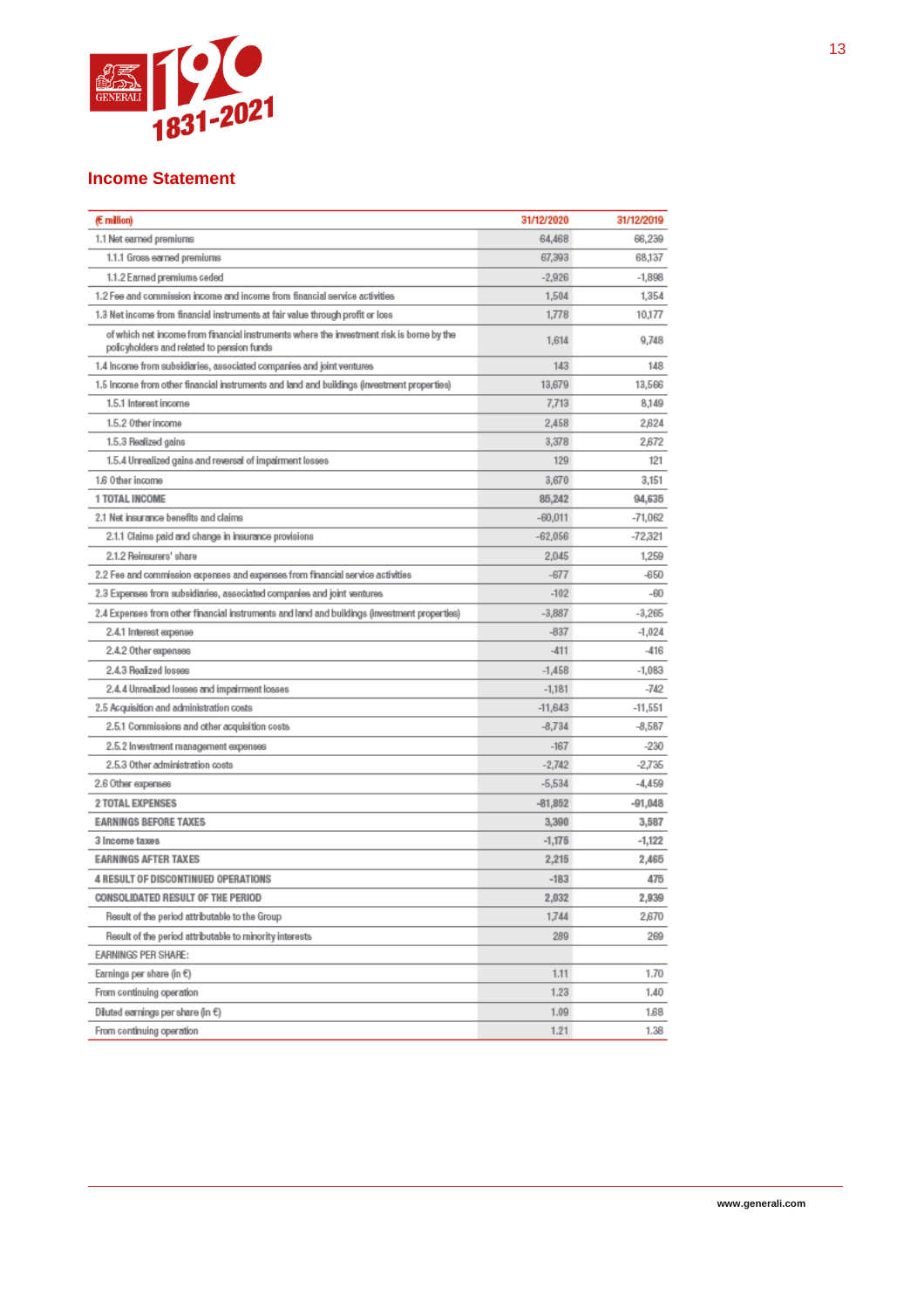

# PARENT COMPANY'S BALANCE SHEET AND INCOME STATEMENT<sup>11</sup>

#### **BALANCE SHEET**

(in thousands euro)

BALANCE SHEET ASSETS

|    |                                                             |                  |                  | <b>Year 2020</b> |                  | Year 2019        |
|----|-------------------------------------------------------------|------------------|------------------|------------------|------------------|------------------|
|    |                                                             |                  |                  |                  |                  |                  |
|    |                                                             |                  |                  |                  |                  |                  |
| A. | SUBSCRIBED CAPITAL UNPAID                                   |                  |                  |                  | $\boldsymbol{0}$ | $\boldsymbol{0}$ |
|    | of which called-up capital                                  |                  | $\boldsymbol{0}$ |                  |                  |                  |
|    |                                                             |                  |                  |                  |                  |                  |
| В. | <b>INTANGIBLE ASSETS</b>                                    |                  |                  |                  |                  |                  |
|    | 1. Acquisition commissions to be amortised                  |                  |                  |                  |                  |                  |
|    |                                                             | $\boldsymbol{0}$ |                  |                  |                  |                  |
|    | a) life business                                            |                  |                  |                  |                  |                  |
|    | b) non-life business                                        | $\Omega$         | $\boldsymbol{0}$ |                  |                  |                  |
|    | 2. Other acquisition costs                                  |                  | $\overline{0}$   |                  |                  |                  |
|    | 3. Formation and development expenses                       |                  | $\mathbf{0}$     |                  |                  |                  |
|    | 4. Goodwill                                                 |                  | $\overline{0}$   |                  |                  |                  |
|    | 5. Other intangible assets                                  |                  | 36,293           |                  | 36,293           | 32,963           |
|    |                                                             |                  |                  |                  |                  |                  |
| C. | <b>INVESTMENTS</b>                                          |                  |                  |                  |                  |                  |
| I  | Land and Buildings                                          |                  |                  |                  |                  |                  |
|    | 1. Property used for own activities                         |                  | 513              |                  |                  |                  |
|    | 2. Property used by third parties                           |                  | 87,975           |                  |                  |                  |
|    | 3. Other properties                                         |                  | $\boldsymbol{0}$ |                  |                  |                  |
|    | 4. Other realty rights                                      |                  | $\overline{0}$   |                  |                  |                  |
|    | 5. Assets in progress and payments on account               |                  | 2,622            | 91,111           |                  |                  |
| П  | Investments in affiliated companies and other shareholdings |                  |                  |                  |                  |                  |
|    | 1. Interests in                                             |                  |                  |                  |                  |                  |
|    | a) parent companies                                         | 0                |                  |                  |                  |                  |
|    | b) affiliated companies                                     | 31,342,582       |                  |                  |                  |                  |
|    | c) affiliates of parent companies                           | 0                |                  |                  |                  |                  |
|    | d) associated companies                                     | 511,126          |                  |                  |                  |                  |
|    | e) other                                                    | 36,329           | 31,890,037       |                  |                  |                  |
|    | 2. Debt securities issued by                                |                  |                  |                  |                  |                  |
|    | a) parent companies                                         | 0                |                  |                  |                  |                  |
|    | b) affiliated companies                                     | $\bf{0}$         |                  |                  |                  |                  |
|    | c) affiliates of parent companies                           | $\overline{0}$   |                  |                  |                  |                  |
|    | d) associated companies                                     | $\overline{0}$   |                  |                  |                  |                  |
|    | e) other                                                    | $\boldsymbol{0}$ | $\boldsymbol{0}$ |                  |                  |                  |
|    | 3. Loans to                                                 |                  |                  |                  |                  |                  |
|    | a) parent companies                                         | $\bf{0}$         |                  |                  |                  |                  |
|    | b) affiliated companies                                     | 1,739,104        |                  |                  |                  |                  |
|    | c) affiliates of parent companies                           | $\boldsymbol{0}$ |                  |                  |                  |                  |
|    | d) associated companies                                     | $\boldsymbol{0}$ |                  |                  |                  |                  |
|    | e) other                                                    | $\overline{0}$   | 1,739,104        | 33,629,140       |                  |                  |
|    |                                                             |                  |                  |                  |                  |                  |
|    |                                                             |                  |                  |                  | 36,293           | 32,963           |
|    |                                                             |                  |                  |                  |                  |                  |
|    |                                                             |                  |                  |                  |                  |                  |

l <sup>11</sup> With regard to the financial statements envisaged by law, note that the statutory audit on the data has not been completed. The Group will publish the final version of the Proposal of Management Report and Financial Statements of Parent Company 2020 in accordance with prevailing law.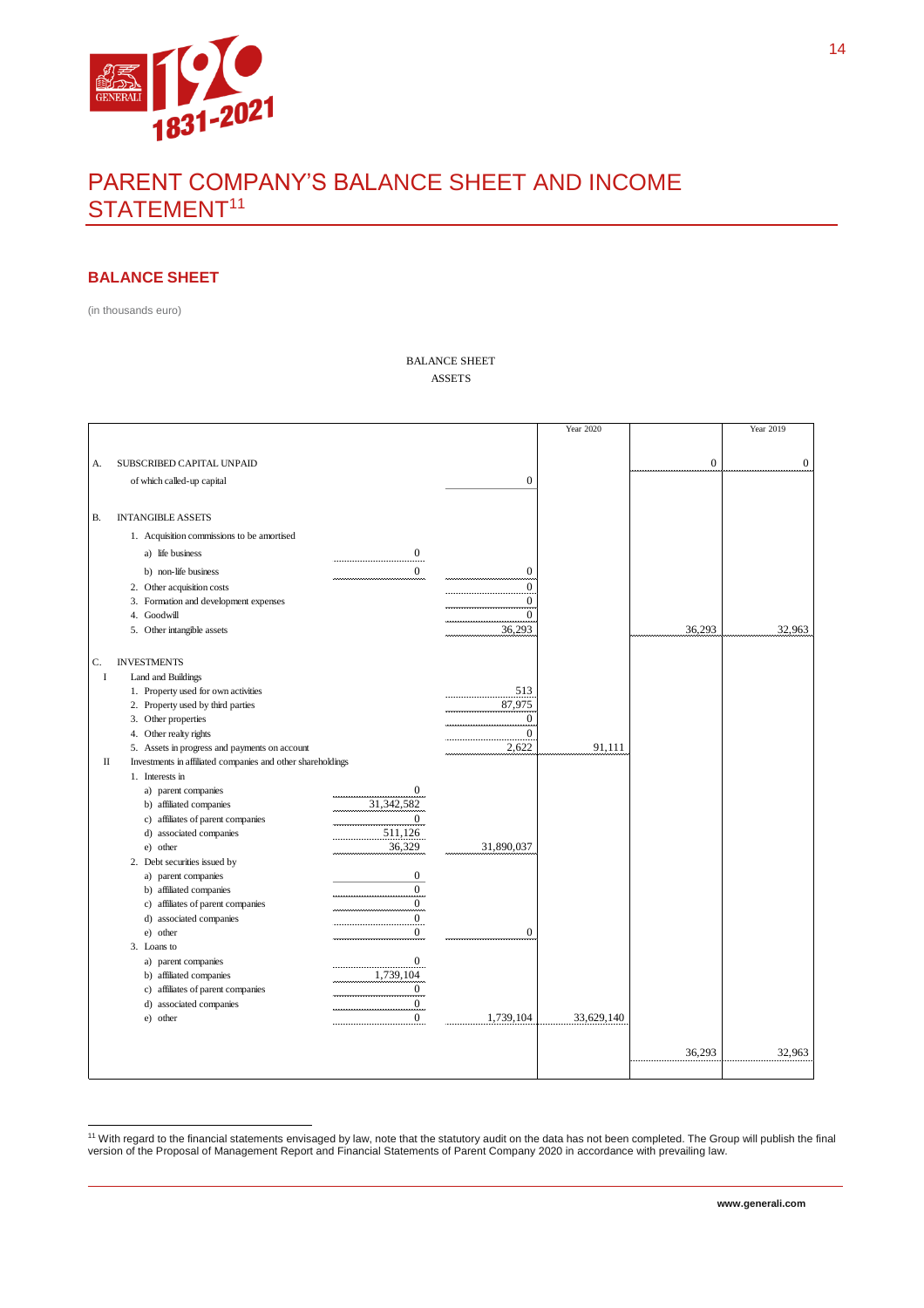

|              |                                                                                   |                  |                | Year 2020 |            | Year 2019  |
|--------------|-----------------------------------------------------------------------------------|------------------|----------------|-----------|------------|------------|
| C.           | INVESTMENTS (follows)                                                             |                  |                |           |            |            |
| Ш            | Other financial investments                                                       |                  |                |           |            |            |
|              | 1. Equities                                                                       |                  |                |           |            |            |
|              | a) quoted shares                                                                  | 13,484           |                |           |            |            |
|              | b) unquoted shares                                                                | 10,307           |                |           |            |            |
|              | c) other interests                                                                | 7,908            | 31,699         |           |            |            |
|              | 2. Shares in common investment funds                                              |                  | 4,314,612      |           |            |            |
|              | 3. Debt securities and other fixed-income securities                              |                  |                |           |            |            |
|              | a) quoted                                                                         | 1,696,272        |                |           |            |            |
|              | b) unquoted                                                                       | 27,925           |                |           |            |            |
|              | c) convertible bonds                                                              | $\overline{0}$   | 1,724,197      |           |            |            |
|              | 4. Loans                                                                          |                  |                |           |            |            |
|              | a) mortgage loans                                                                 | $\boldsymbol{0}$ |                |           |            |            |
|              | b) loans on policies                                                              | 299              |                |           |            |            |
|              | c) other loans                                                                    | 217              | 516            |           |            |            |
|              | 5. Participation in investment pools                                              |                  | $\mathbf{0}$   |           |            |            |
|              | 6. Deposits with credit institutions                                              |                  | 187,487        |           |            |            |
|              | 7. Other                                                                          |                  | $\mathbf{0}$   | 6,258,510 |            |            |
| IV           | Deposits with ceding companies                                                    |                  |                | 3,816,493 | 43,795,254 | 40,474,829 |
| D.           | INVESTIMENTS FOR THE BENEFIT OF LIFE-ASSURANCE POLICYHOLDERS WHO BEAR             |                  |                |           |            |            |
|              | THE INVESTMENT RISK AND RELATING TO THE ADMINISTRATION OF PENSION FUNDS           |                  |                |           |            |            |
| $\rm I$      | - Investiments relating to contracts linked to investments funds and market index |                  |                | 191,392   |            |            |
| $\mathbf{I}$ | - Investiments relating to the administration of pension funds                    |                  |                | $\Omega$  | 191,392    | 228,576    |
|              |                                                                                   |                  |                |           |            |            |
| D.bis        | REINSURANCE AMOUNTS OF TECHNICAL PROVISIONS                                       |                  |                |           |            |            |
| $\bf{I}$     | <b>NON-LIFE INSURANCE BUSINESS</b>                                                |                  |                |           |            |            |
|              | 1. Provision for unearned premiums                                                |                  | 140,624        |           |            |            |
|              | 2. Provision for claims outstanding                                               |                  | 655,368        |           |            |            |
|              | 3. Provision for profit sharing and premium refunds                               |                  | $\mathbf{0}$   |           |            |            |
|              | 4. Other technical provisions                                                     |                  | $\overline{0}$ | 795.992   |            |            |
|              | <b>II - LIFE INSURANCE BUSINESS</b>                                               |                  |                |           |            |            |
|              | 1. Mathematical provision                                                         |                  | 160,954        |           |            |            |
|              | 2. Unearned premium provision for supplementary coverage                          |                  | 33,300         |           |            |            |
|              | 3. Provision for claims outstanding                                               |                  | 348,757        |           |            |            |
|              | 4. Provision for profit sharing and premium refunds                               |                  | 2,584          |           |            |            |
|              | 5. Other provisions                                                               |                  | 355            |           |            |            |
|              | 6. Provisions for policies where the investment risk                              |                  |                |           |            |            |
|              | is borne by the policyholders and relating                                        |                  |                |           |            |            |
|              | to the administration of pension funds                                            |                  | 40,616         | 586,567   | 1,382,559  | 1,819,702  |
|              |                                                                                   |                  |                |           |            |            |
|              |                                                                                   |                  |                |           | 45,405,498 | 42,556,070 |
|              |                                                                                   |                  |                |           |            |            |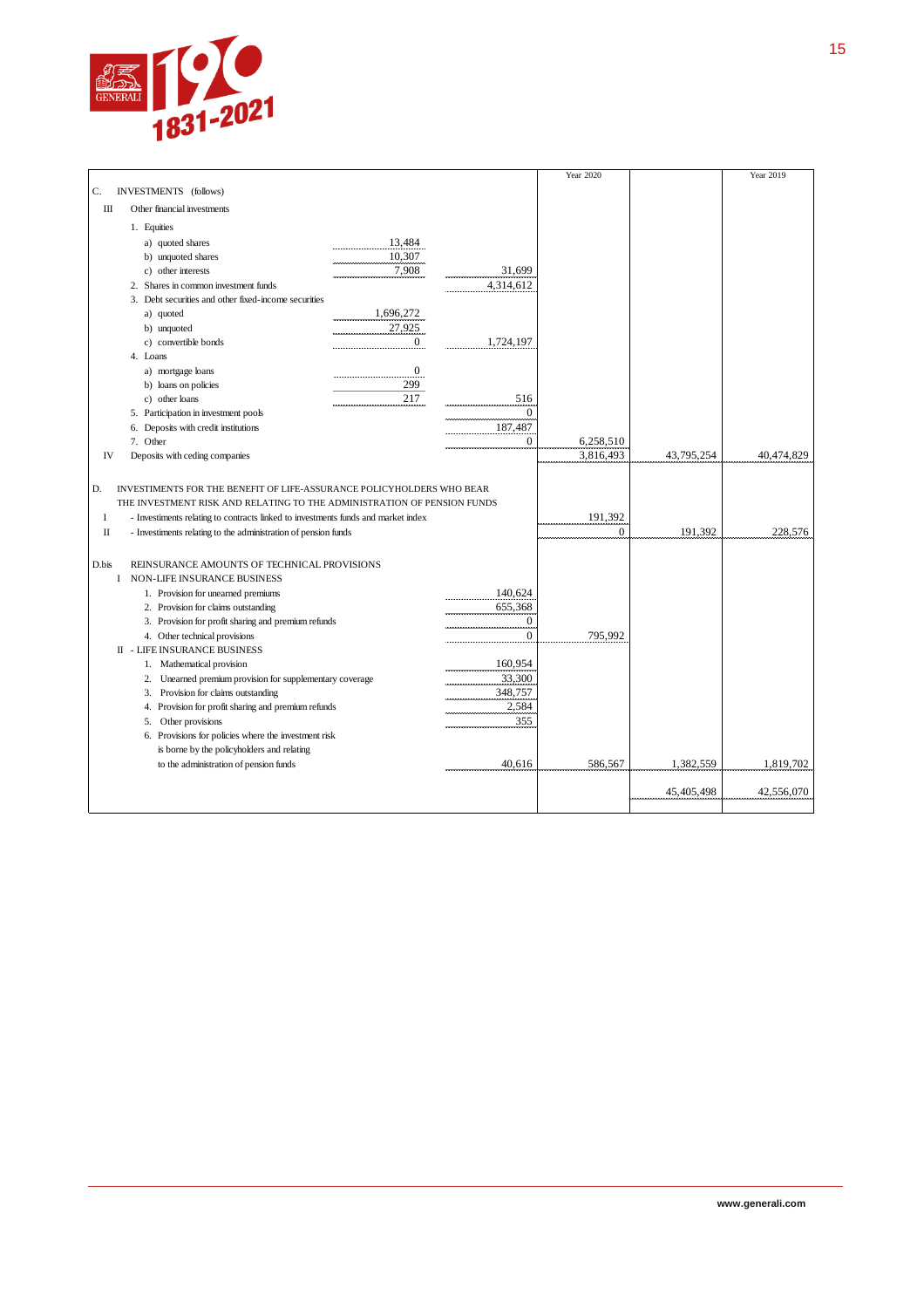

|    |                                                             |              | Year 2020 |            | Year 2019    |
|----|-------------------------------------------------------------|--------------|-----------|------------|--------------|
| E. | <b>RECEIVABLES</b>                                          |              |           |            |              |
| I  | Receivables arising out of direct insurance operations      |              |           |            |              |
|    | 1. Policyholders                                            |              |           |            |              |
|    | 128,090<br>a) for premiums - current year                   |              |           |            |              |
|    | 84,736<br>b) for premiums - previous years                  | 212,826      |           |            |              |
|    | 2. Insurance intermediaries                                 | 16,721       |           |            |              |
|    | 3. Current accounts with insurance companies                | 1,256        |           |            |              |
|    | 4. Policyholders and third parties for recoveries           | 8,534        | 239,337   |            |              |
| П  | Receivables arising out of reinsurance operations           |              |           |            |              |
|    | 1. Reinsurance companies                                    | 581,972      |           |            |              |
|    | 2. Reinsurance intermediaries                               | 16,230       | 598,202   |            |              |
| Ш  | - Other receivables                                         |              | 799,209   | 1,636,747  | 1,985,775    |
|    |                                                             |              |           |            |              |
| F. | <b>OTHER ASSETS</b>                                         |              |           |            |              |
| I  | - Tangible assets and stocks                                |              |           |            |              |
|    | 1. Furniture, office equipment, internal transport vehicles | 1,369        |           |            |              |
|    | 2. Vehicles listed in public registers                      | 973          |           |            |              |
|    | 3. Equipment and appliances                                 | $\mathbf{0}$ |           |            |              |
|    | 4. Stocks and other goods                                   | 447          | 2,789     |            |              |
| П  | Cash at bank and in hand                                    |              |           |            |              |
|    | 1. Bank and postal deposits                                 | 301,292      |           |            |              |
|    | 2. Cheques and cash in hand                                 | 97           | 301,388   |            |              |
| IV | Other                                                       |              |           |            |              |
|    | 1. Deferred reinsurance items                               | 2,966        |           |            |              |
|    | 2. Miscellaneous assets                                     | 308,801      | 311,768   | 615,944    | 735,647      |
|    |                                                             |              |           |            |              |
| G. | PREPAYMENTS AND ACCRUED INCOME                              |              |           |            |              |
|    | 1. Interests                                                |              | 50,395    |            |              |
|    | 2. Rents                                                    |              | 529       |            |              |
|    | 3. Other prepayments and accrued income                     |              | 85,484    | 136,407    | 144,254      |
|    |                                                             |              |           |            |              |
|    | <b>TOTAL ASSETS</b>                                         |              |           | 47,794,598 | 45, 421, 746 |
|    |                                                             |              |           |            |              |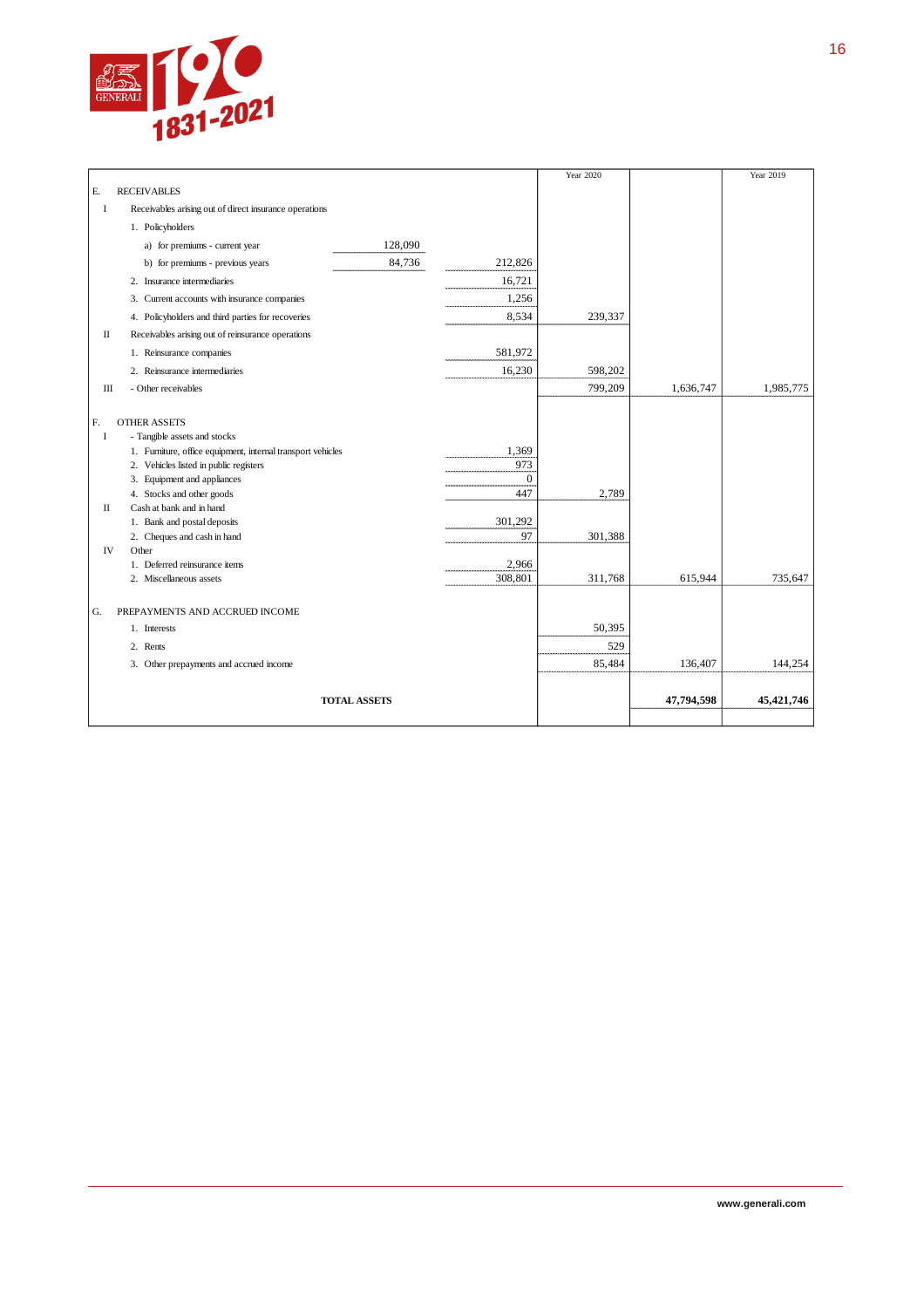

#### BALANCE SHEET LIABILITIES AND SHAREHOLDERS' FUNDS

|                                                                         | Year 2020 |              | Year 2019  |
|-------------------------------------------------------------------------|-----------|--------------|------------|
| <b>SHAREHOLDERS' FUNDS</b><br>А.                                        |           |              |            |
| <b>I</b><br>- Subscribed capital or equivalent funds                    | 1,576,052 |              |            |
| $\mathbf{I}$<br>- Share premium account                                 | 3,568,250 |              |            |
| - Revaluation reserve<br>Ш                                              | 2,010,835 |              |            |
| IV<br>- Legal reserve                                                   | 315,210   |              |            |
| V<br>- Statutory reserve                                                | $\Omega$  |              |            |
| VI<br>- Reserve for parent company shares                               | $\Omega$  |              |            |
| VII<br>- Other reserve                                                  | 6,827,124 |              |            |
| - Profit or loss brought forward<br><b>VIII</b>                         | $\Omega$  |              |            |
| IX<br>- Profit or loss for the financial year                           | 2,969,918 |              |            |
| $\mathbf X$<br>- Negative reserve for own shares held                   | 76,178    | 17, 191, 212 | 15,078,904 |
|                                                                         |           |              |            |
| SUBORDINATED LIABILITIES<br>В.                                          |           | 7,796,307    | 7,834,489  |
|                                                                         |           |              |            |
|                                                                         |           |              |            |
| C.<br><b>TECHNICAL PROVISIONS</b>                                       |           |              |            |
| - NON-LIFE INSURANCE BUSINESS<br>I<br>391,223                           |           |              |            |
| Provision for unearned premiums<br>1.                                   |           |              |            |
| 2,205,381<br>Provision for claims outstanding<br>2.                     |           |              |            |
| Provision for profit sharing and premium refunds<br>$\mathbf{0}$<br>3.  |           |              |            |
| $\Omega$<br>Other provisions<br>4.                                      |           |              |            |
| 652<br>Equalisation provision<br>5.                                     | 2,597,256 |              |            |
| $\mathbf{I}$<br>- LIFE INSURANCE BUSINESS                               |           |              |            |
| 3,156,839<br>1. Mathematical provision                                  |           |              |            |
| 57,313<br>2. Unearned premium provision for supplementary coverage      |           |              |            |
| 3. Provision for claims outstanding<br>1,447,187                        |           |              |            |
| 92,672<br>4. Provision for profit sharing and premium refunds           |           |              |            |
| 215,719<br>5. Other provisions                                          | 4,969,730 | 7,566,987    | 8,641,714  |
|                                                                         |           |              |            |
|                                                                         |           |              |            |
| PROVISIONS FOR POLICIES WHERE THE INVESTMENT RISK IS BORNE BY THE<br>D. |           |              |            |
| POLICYHOLDER AND RELATING TO THE ADMINISTRATION OF PENSION FUNDS        |           |              |            |
| I<br>Provisions relating to contracts linked to                         |           |              |            |
| investments funds and market index                                      | 230,320   |              |            |
| П<br>Provisions relating to the administration of pension funds         | $\theta$  | 230,320      | 266,411    |
|                                                                         |           |              |            |
|                                                                         |           | 32,784,826   | 31,821,518 |
|                                                                         |           |              |            |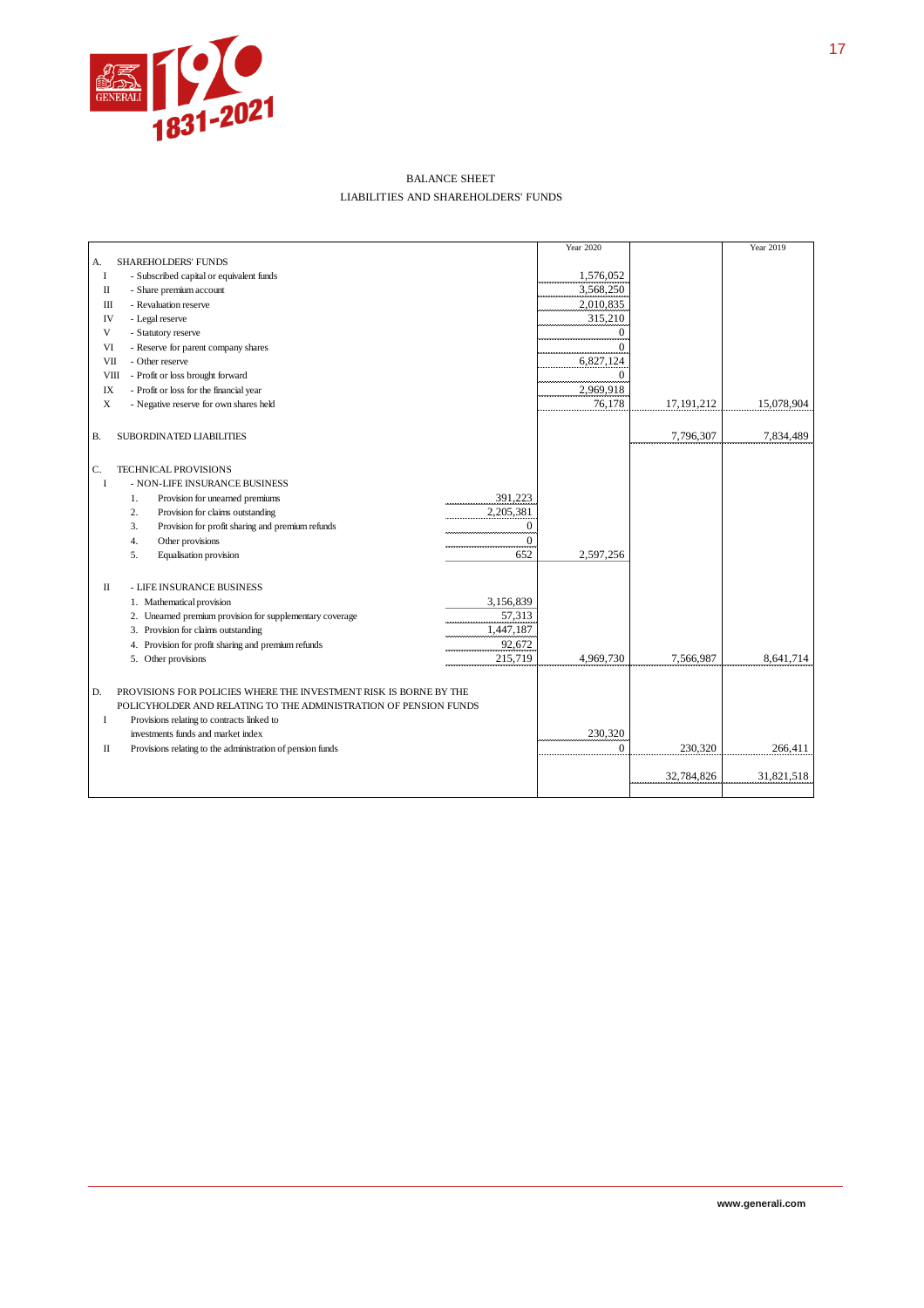

|             |    |                                                       |           | Year 2020      |            | Year 2019  |
|-------------|----|-------------------------------------------------------|-----------|----------------|------------|------------|
| E.          |    | PROVISIONS FOR OTHER RISKS AND CHARGES                |           |                |            |            |
|             | 1. | Provision for pensions and similar obligations        |           | $\overline{0}$ |            |            |
|             | 2. | Provisions for taxation                               |           | 7,239          |            |            |
|             | 3. | Other provisions                                      |           | 156,840        | 164,080    | 78,624     |
|             |    |                                                       |           |                |            |            |
| F.          |    | DEPOSITS RECEIVED FROM REINSURERS                     |           |                | 506,389    | 498,532    |
|             |    |                                                       |           |                |            |            |
|             |    | <b>PAYABLES</b>                                       |           |                |            |            |
| G.          |    |                                                       |           |                |            |            |
| I           |    | - Payables arising out of direct insurance operations |           |                |            |            |
|             |    | 1. Insurance intermediaries                           | 14.870    |                |            |            |
|             |    | 2. Current accounts with insurance companies          | 7,473     |                |            |            |
|             |    | 3. Premium deposits and premiums due to policyholders | 22,000    |                |            |            |
|             |    | 4. Guarantee funds in favour of policyholders         | $\Omega$  | 44,343         |            |            |
| П           |    | Payables arising out of reinsurance operations        |           |                |            |            |
|             |    | 1. Reinsurance companies                              | 246,063   |                |            |            |
|             |    | 2. Reinsurance intermediaries                         | 34,735    | 280,799        |            |            |
| Ш           |    | - Bond issues                                         |           | 2,692,000      |            |            |
| IV          |    | - Amounts owed to credit institutions                 |           | 963,784        |            |            |
| V           |    | - Loans guaranteed by mortgages                       |           | $\Omega$       |            |            |
| VI          |    | - Other financial liabilities                         |           | 5,157,229      |            |            |
| VII         |    | - Provisions for severance pay                        |           | 1,456          |            |            |
| <b>VIII</b> |    | - Other Payables                                      |           |                |            |            |
|             |    | 1. Premium taxes                                      | 7,184     |                |            |            |
|             |    | 2. Other tax liabilities                              | 26,479    |                |            |            |
|             |    | 3. Social security                                    | 1,462     |                |            |            |
|             |    | 4. Sundry creditors                                   | 4,491,500 | 4,526,626      |            |            |
| IX          |    | - Other liabilities                                   |           |                |            |            |
|             |    | 1. Deferred reinsurance items                         | 5,605     |                |            |            |
|             |    | 2. Commissions for premiums in course of collection   | 12,841    |                |            |            |
|             |    | 3. Miscellaneous liabilities                          | 422,769   | 441,215        | 14,107,451 | 12,755,018 |
|             |    |                                                       |           |                |            |            |
|             |    |                                                       |           |                | 47,562,746 | 45,153,692 |
|             |    |                                                       |           |                |            |            |

|    |                |                                    |                                                  | Year 2020 |            | Year 2019    |
|----|----------------|------------------------------------|--------------------------------------------------|-----------|------------|--------------|
| H. |                | ACCRUALS AND DEFERRED INCOME       |                                                  |           |            |              |
|    |                | Interests                          |                                                  | 205,344   |            |              |
|    | $\gamma$<br>z. | Rents                              |                                                  | 1,824     |            |              |
|    | 3.             | Other accruals and deferred income |                                                  | 24,684    | 231,852    | 268,054      |
|    |                |                                    |                                                  |           |            |              |
|    |                |                                    | <b>TOTAL LIABILITIES AND SHAREHOLDERS' FUNDS</b> |           | 47,794,598 | 45, 421, 746 |
|    |                |                                    |                                                  |           |            |              |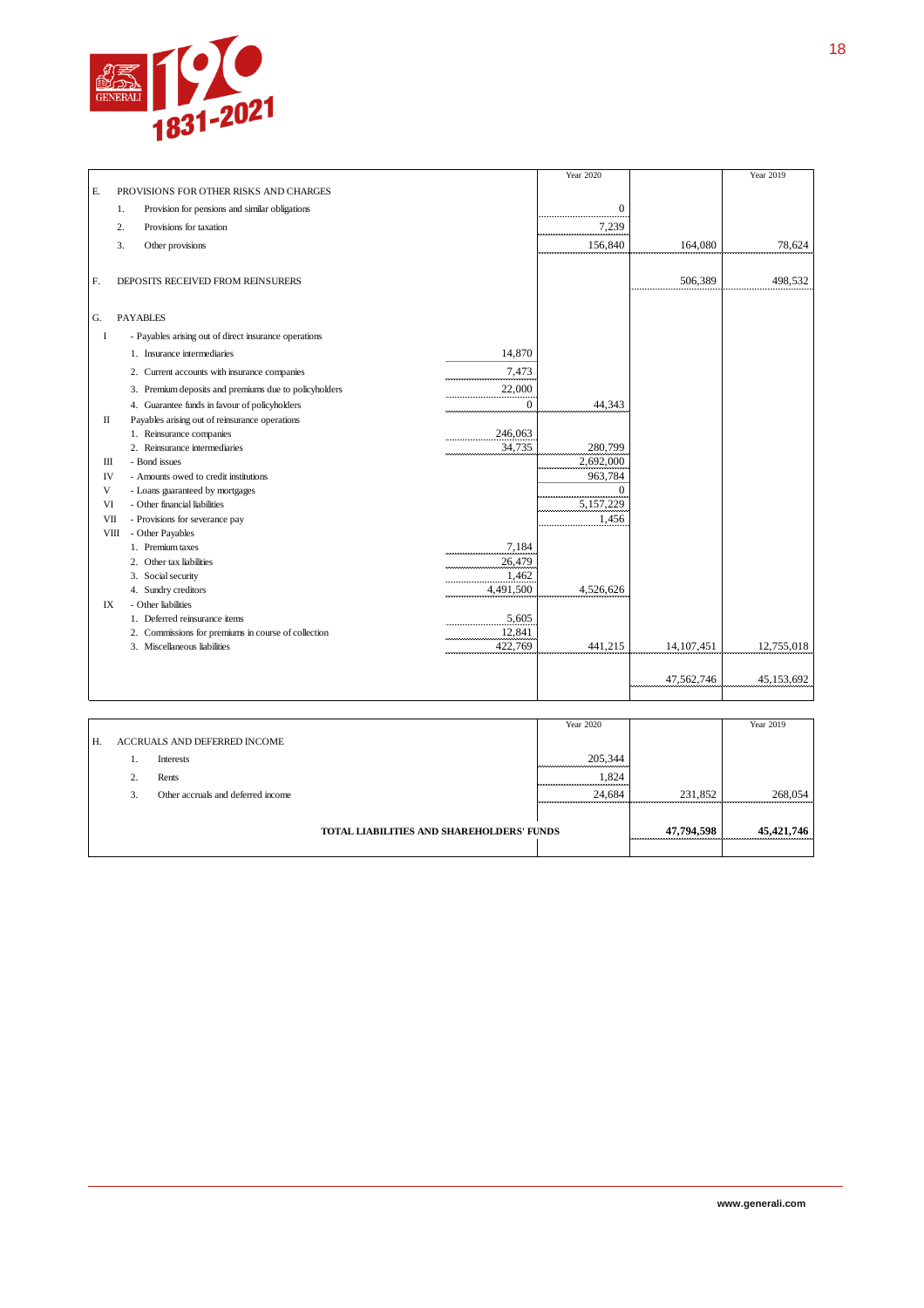

#### **PROFIT AND LOSS ACCOUNT**

(in thousands euro)

#### PROFIT AND LOSS ACCOUNT

|    |                                                                                          |           |                   | Year 2020      | Year 2019        |
|----|------------------------------------------------------------------------------------------|-----------|-------------------|----------------|------------------|
|    | I.<br><b>TECHNICAL ACCOUNT - NON-LIFE INSURANCE BUSINESS</b>                             |           |                   |                |                  |
|    |                                                                                          |           |                   |                |                  |
| 1. | EARNED PREMIUMS, NET OF REINSURANCE:                                                     |           |                   |                |                  |
|    | Gross premiums written<br>a)                                                             |           | 1,684,248         |                |                  |
|    | (-) Outward reinsurance premiums<br>b)                                                   |           | 725,031           |                |                  |
|    | Change in the gross provision for unearned premiums<br>c)                                |           | $-2,917$          |                |                  |
|    | Change in the provision for unearned premiums, reinsurers' share<br>d)                   |           | 29,241            | 991,375        | 1,331,538        |
|    |                                                                                          |           |                   |                |                  |
| 2. | (+) ALLOCATED INVESTMENT RETURN TRANSFERRED FROM THE NON-TECHNICAL ACCOUNT (ITEM III. 6) |           |                   | 296,374        | 172,360          |
|    |                                                                                          |           |                   |                |                  |
| 3. | OTHER TECHNICAL INCOME, NET OF REINSURANCE                                               |           |                   | 717            | 1,143            |
|    |                                                                                          |           |                   |                |                  |
| 4. | CLAIMS INCURRED, NET OF RECOVERIES AND REINSURANCE                                       |           |                   |                |                  |
|    | Claims paid<br>a)                                                                        | 1,079,970 |                   |                |                  |
|    | Gross amount<br>aa)<br>(-) Reinsurers' share<br>bb)                                      | 349,998   | 729,972           |                |                  |
|    |                                                                                          |           |                   |                |                  |
|    | Recoveries net of reinsurance<br>b)                                                      |           |                   |                |                  |
|    | Gross amount<br>aa)                                                                      | 12,186    |                   |                |                  |
|    | (-) Reinsurers' share<br>bb)                                                             | 783       | 11,403            |                |                  |
|    |                                                                                          |           |                   |                |                  |
|    | Change in the provision for claims outstanding<br>c)<br>aa)<br>Gross amount              | 146,844   |                   |                |                  |
|    | bb)<br>(-) Reinsurers' share                                                             | 174,825   | $-27,981$         | 690,587        | 987,344          |
|    |                                                                                          |           |                   |                |                  |
| 5. | CHANGE IN OTHER TECHNICAL PROVISIONS, NET OF REINSURANCE                                 |           |                   | $\overline{0}$ | $\boldsymbol{0}$ |
|    |                                                                                          |           |                   |                |                  |
| 6. | PREMIUM REFUNDS AND PROFIT SHARING, NET OF REINSURANCE                                   |           |                   | 358            | 537              |
|    |                                                                                          |           |                   |                |                  |
| 7. | <b>OPERATING EXPENSES</b>                                                                |           |                   |                |                  |
|    | Acquisition commissions<br>a)                                                            |           | 230,919<br>25,568 |                |                  |
|    | Other acquisition costs<br>b)<br>Change in commissions and other acquisition costs<br>c) |           |                   |                |                  |
|    | to be amortised                                                                          |           | $\mathbf{0}$      |                |                  |
|    | Collecting commissions<br>d)                                                             |           | 607               |                |                  |
|    | Other administrative expenses<br>e)                                                      |           | 51,320            |                |                  |
|    | f)<br>(-) Reinsurance commissions and profit sharing                                     |           | 93,427            | 214,988        | 314,787          |
|    |                                                                                          |           |                   |                |                  |
| 8. | OTHER TECHNICAL CHARGES, NET OF REINSURANCE                                              |           |                   | 12,637         | 11,950           |
|    |                                                                                          |           |                   |                |                  |
|    | 9. CHANGE IN THE EQUALISATION PROVISION                                                  |           |                   | 88             | 97               |
|    |                                                                                          |           |                   |                |                  |
|    | 10. BALANCE ON THE TECHNICAL ACCOUNT FOR NON-LIFE BUSINESS                               |           |                   | 369,806        | 190,325          |
|    |                                                                                          |           |                   |                |                  |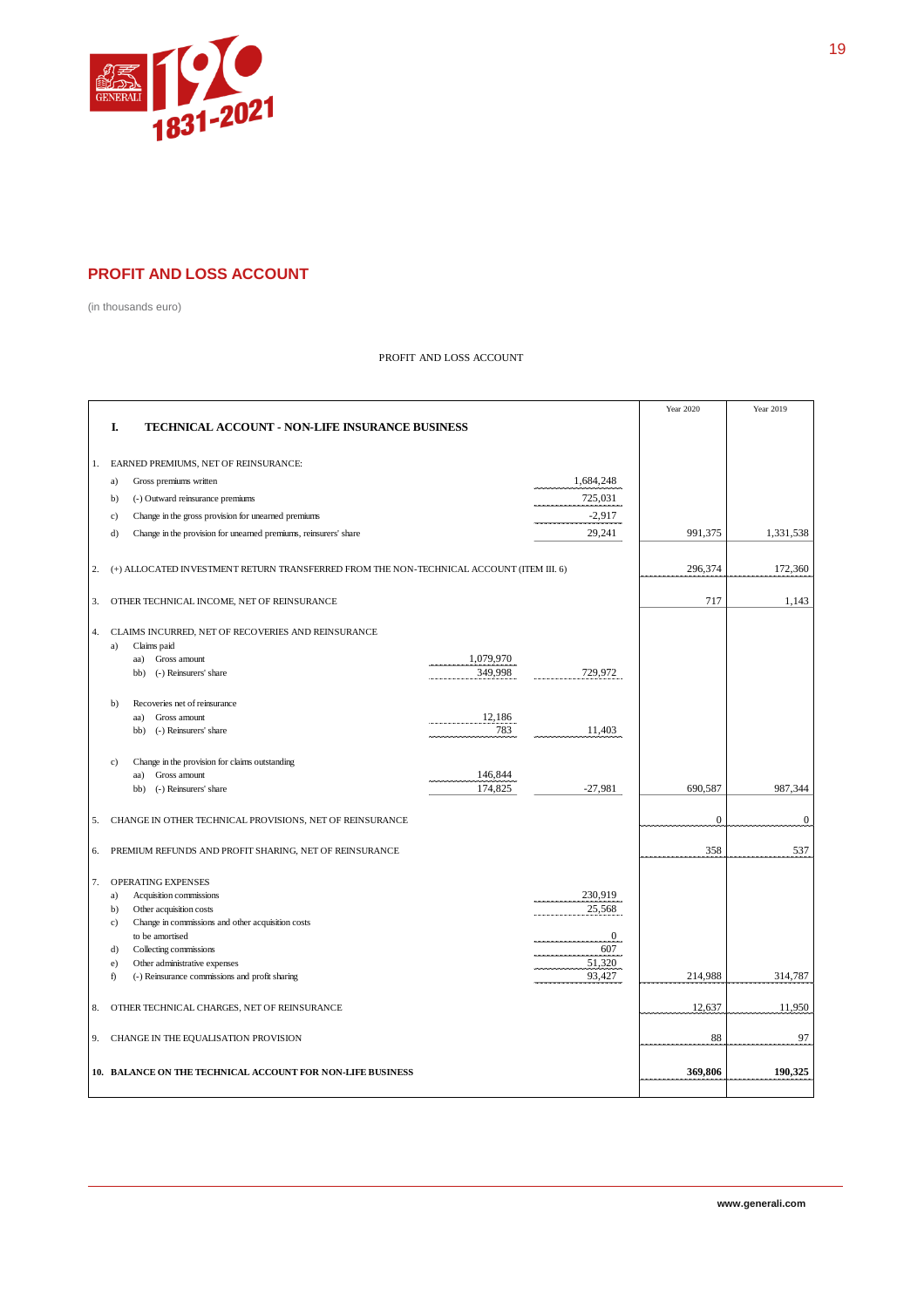

|    |              |                                                                                       |                                         |                | Year 2020  | Year 2019  |
|----|--------------|---------------------------------------------------------------------------------------|-----------------------------------------|----------------|------------|------------|
|    | Π.           | TECHNICAL ACCOUNT - LIFE ASSURANCE BUSINESS                                           |                                         |                |            |            |
| 1. |              | PREMIUMS WRITTEN, NET OF REINSURANCE                                                  |                                         |                |            |            |
|    | a)           | Gross premiums written                                                                |                                         | 1,518,743      |            |            |
|    | b)           | (-) Outward reinsurance premiums                                                      |                                         | 419,015        | 1,099,728  | 1,277,081  |
| 2. |              | <b>INVESTMENT INCOME:</b>                                                             |                                         |                |            |            |
|    | a)           | From partecipating interests                                                          |                                         | 1,893,374      |            |            |
|    |              |                                                                                       | (of which, income from Group companies) | 1,893,155      |            |            |
|    | $b$          | From other investments                                                                |                                         |                |            |            |
|    |              | income from land and buildings<br>aa)                                                 | $\overline{0}$                          |                |            |            |
|    |              | from other investments<br>bb)                                                         | 168,960                                 | 168,960        |            |            |
|    |              |                                                                                       | (of which, income from Group companies) | 111,380        |            |            |
|    | c)           | Value re-adjustments on investment                                                    |                                         | 984            |            |            |
|    | d)           | Gains on the realisation of investments                                               |                                         | 1,500          |            |            |
|    |              |                                                                                       | (of which, income from Group companies) | $\overline{0}$ | 2,064,818  | 1,547,351  |
|    |              |                                                                                       |                                         |                |            |            |
| 3. |              | INCOME AND UNREALISED GAINS ON INVESTMENTS FOR THE BENEFIT OF POLICYHOLDERS WHO BEAR  |                                         |                |            |            |
|    |              | THE INVESTMENT RISK AND ON INVESTMENT RELATING TO THE ADMINISTRATION OF PENSION FUNDS |                                         |                | 44,420     | 41,398     |
| 4. |              | OTHER TECHNICAL INCOME, NET OF REINSURANCE                                            |                                         |                | 5,502      | 9,666      |
|    |              |                                                                                       |                                         |                |            |            |
| 5. |              | CLAIMS INCURRED, NET OF REINSURANCE                                                   |                                         |                |            |            |
|    | a)           | Claims paid                                                                           | 1,727,033                               |                |            |            |
|    |              | aa)<br>gross amount<br>bb)<br>(-) reinsurers' share                                   | 310,712                                 | 1,416,321      |            |            |
|    |              |                                                                                       |                                         |                |            |            |
|    | b)           | Change in the provision for claims outstanding                                        |                                         |                |            |            |
|    |              | gross amount<br>aa)                                                                   | 206,328<br>21,255                       |                |            |            |
|    |              | bb) (-) reinsurers' share                                                             |                                         | 185,072        | 1,601,393  | 1,572,857  |
| 6. |              | CHANGE IN THE PROVISION FOR POLICY LIABILITIES AND IN OTHER                           |                                         |                |            |            |
|    |              | TECHNICAL PROVISIONS, NET OF REINSURANCE                                              |                                         |                |            |            |
|    | a)           | Provisions for policy liabilities<br>gross amount<br>aa)                              | $-536,376$                              |                |            |            |
|    |              | bb) (-) reinsurers' share                                                             | 13,146                                  | $-549,522$     |            |            |
|    | $\mathbf{b}$ | Change in the provision for claims outstanding                                        |                                         |                |            |            |
|    |              | gross amount<br>aa)                                                                   | 4,431                                   |                |            |            |
|    |              | bb) (-) reinsurers' share                                                             | 7,806                                   | $-3,375$       |            |            |
|    | c)           | Other provisions                                                                      |                                         |                |            |            |
|    |              | gross amount<br>aa)                                                                   | $-15,317$                               |                |            |            |
|    |              | (-) reinsurers' share<br>bb)                                                          | $-3,128$                                | $-12,189$      |            |            |
|    | d)           | Provisions for policies where the investment risk is borne by the shareholders        |                                         |                |            |            |
|    |              | and relating to the administration of pension funds                                   |                                         |                |            |            |
|    |              | aa)<br>gross amount                                                                   | 14,057                                  |                |            |            |
|    |              | (-) reinsurers' share<br>bb)                                                          | 1,352                                   | 12,705         | $-552,381$ | $-193,815$ |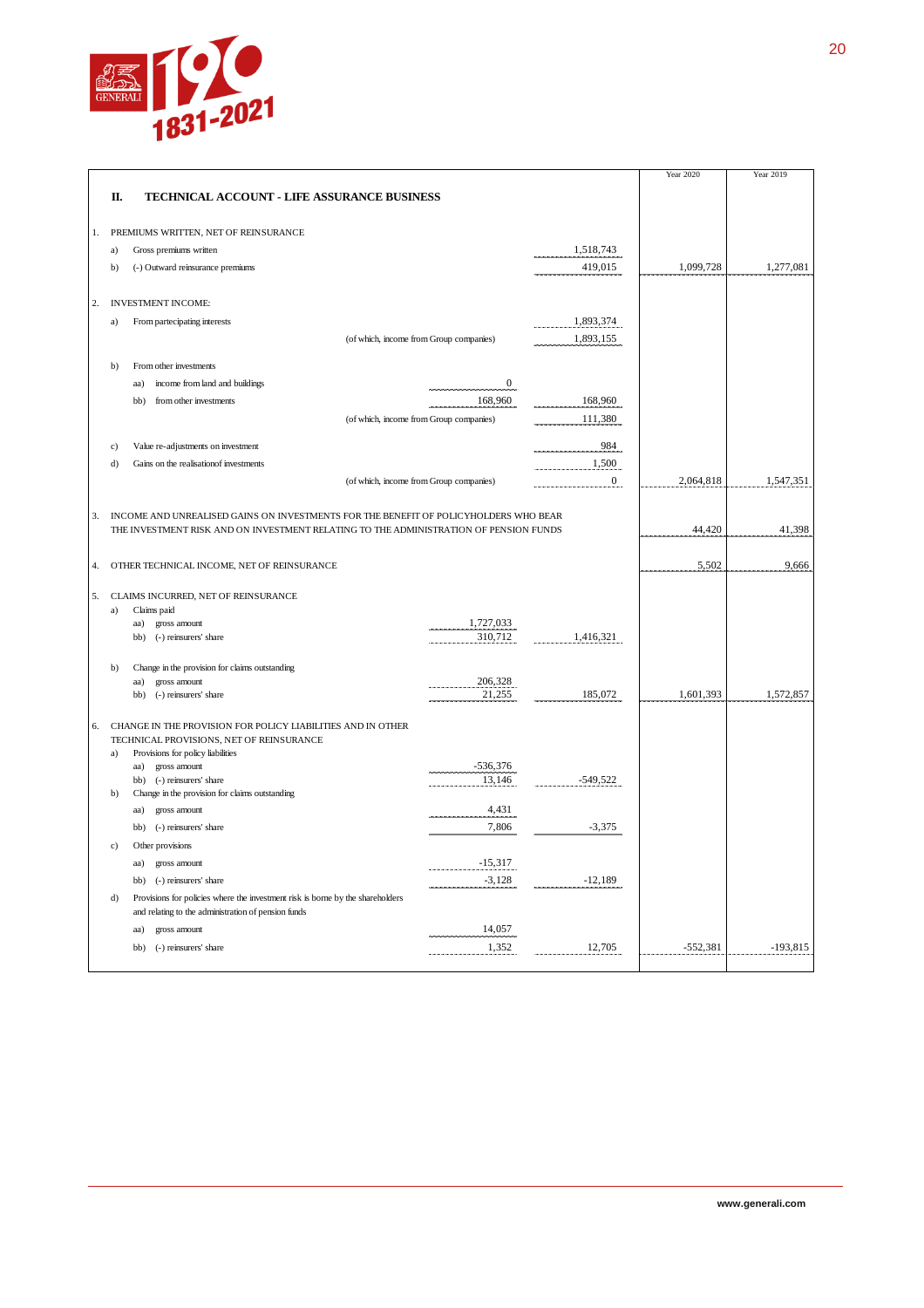

|    |                                                                                            |                  | Year 2020 | Year 2019 |
|----|--------------------------------------------------------------------------------------------|------------------|-----------|-----------|
| 7. | PREMIUM REFUNDS AND PROFIT-SHARING, NET OF REINSURANCE                                     |                  | 45,035    | 60,991    |
|    |                                                                                            |                  |           |           |
| 8. | OPERATING EXPENSES                                                                         |                  |           |           |
|    | a)<br>Acquisition commissions                                                              | 202,720          |           |           |
|    | b)<br>Other acquisition costs                                                              | 5,786            |           |           |
|    | Change in commissions and other acquisition costs<br>c)                                    |                  |           |           |
|    | to be amortised                                                                            | $\boldsymbol{0}$ |           |           |
|    | Collecting commissions<br>d)                                                               | $\overline{0}$   |           |           |
|    | Other administrative expenses<br>e)                                                        | 44,251           |           |           |
|    | f)<br>(-) Reinsurance commissions and profit sharing                                       | 76,849           | 175,908   | 212,924   |
|    |                                                                                            |                  |           |           |
| 9. | <b>INVESTMENT CHARGES</b>                                                                  |                  |           |           |
|    | Investment administration charges, including interest<br>a)                                | 14,141           |           |           |
|    | $b$<br>Value adjustments on investments                                                    | 34,737           |           |           |
|    | Losses on the realisation of investments<br>$\mathbf{c}$                                   | 1,972            | 50,850    | 20,258    |
|    |                                                                                            |                  |           |           |
|    | 10. EXPENSES AND UNREALISED LOSSES ON INVESTMENTS FOR THE BENEFIT OF POLICYHOLDERS         |                  |           |           |
|    | WHO BEAR THE INVESTMENT RISK AND ON INVESTMENT RELATING                                    |                  |           |           |
|    | TO THE ADMINISTRATION OF PENSION FUNDS                                                     |                  | 15,231    | 3,865     |
|    |                                                                                            |                  |           |           |
|    | 11. OTHER TECHNICAL CHARGES, NET OF REINSURANCE                                            |                  | 9,594     | 1,128     |
|    |                                                                                            |                  |           |           |
|    | 12. (-) ALLOCATED INVESTMENT RETURN TRANSFERRED TO THE NON-TECHNICAL ACCOUNT (item III. 4) |                  | 1,478,413 | 1,044,531 |
|    |                                                                                            |                  |           |           |
|    | 13. BALANCE ON THE TECHNICAL ACCOUNT FOR LIFE BUSINESS (item III.2)                        |                  | 390,423   | 152,756   |
|    |                                                                                            |                  |           |           |
|    |                                                                                            |                  |           |           |
|    | Ш.<br>NON TECHNICAL ACCOUNT                                                                |                  |           |           |
|    |                                                                                            |                  |           |           |
| 1. | BALANCE ON THE TECHNICAL ACCOUNT FOR NON-LIFE BUSINESS (Item I.10)                         |                  | 369,806   | 190,325   |
|    |                                                                                            |                  |           |           |
| 2. | BALANCE ON THE TECHNICAL ACCOUNT FOR LIFE BUSINESS (Item I.13)                             |                  | 390,423   | 152,756   |
|    |                                                                                            |                  |           |           |
| 3. | NON-LIFE INVESTMENT INCOME                                                                 |                  |           |           |
|    | From partecipating interests<br>a)                                                         | 2,091,918        |           |           |
|    |                                                                                            |                  |           |           |
|    | (of which, income from Group companies)                                                    | 2,091,446        |           |           |
|    | From other investments<br>$\mathbf{b}$                                                     |                  |           |           |
|    |                                                                                            |                  |           |           |
|    | 3,685<br>income from land and buildings<br>aa)                                             |                  |           |           |
|    | 60,640<br>bb)<br>from other investments                                                    | 64,325           |           |           |
|    | (of which, income from Group companies)                                                    | 48,099           |           |           |
|    |                                                                                            |                  |           |           |
|    | Value re-adjustments on investment<br>c)                                                   | 25,497           |           |           |
|    | d)<br>Gains on the realisation of investments                                              | 15,314           |           |           |
|    | (of which, income from Group companies)                                                    | $\overline{0}$   | 2,197,053 | 1,370,593 |
|    |                                                                                            |                  |           |           |
|    |                                                                                            |                  |           |           |